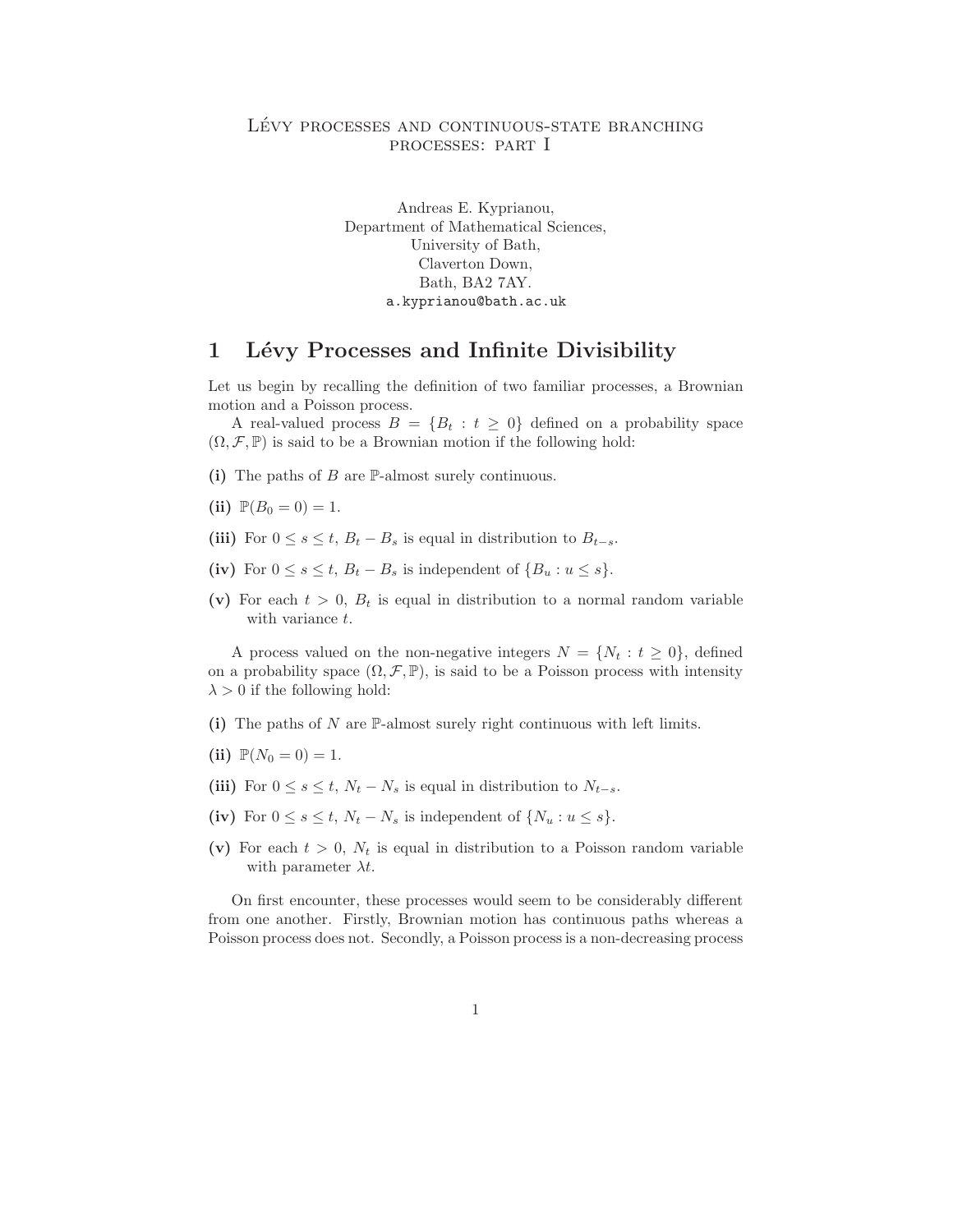and thus has paths of bounded variation<sup>1</sup> over finite time horizons, whereas a Brownian motion does not have monotone paths and in fact its paths are of unbounded variation over finite time horizons.

However, when we line up the definition of a Poisson process and a Brownian motion next to one another, we see that they also have a lot in common. Both processes have right continuous paths with left limits, are initiated from the origin and both have stationary and independent increments; that is properties (i), (ii), (iii) and (iv). We may use these common properties to define a general class of one-dimensional stochastic processes, which are called Lévy processes.

**Definition 1.1 (Lévy Process)** *A process*  $X = \{X_t : t \geq 0\}$  *defined on a probability space*  $(\Omega, \mathcal{F}, \mathbb{P})$  *is said to be a Lévy process if it possesses the following properties:*

- (i) *The paths of* X *are* P*-almost surely right continuous with left limits.*
- (ii)  $\mathbb{P}(X_0 = 0) = 1$ .
- (iii) *For*  $0 \le s \le t$ ,  $X_t X_s$  *is equal in distribution to*  $X_{t-s}$ .
- (iv) *For*  $0 \leq s \leq t$ ,  $X_t X_s$  *is independent of*  $\{X_u : u \leq s\}$ .

*Unless otherwise stated, from now on, when talking of a Lévy process, we shall always use the measure*  $\mathbb{P}$  *(with associated expectation operator*  $\mathbb{E}$ *) to be implicitly understood as its law.*

Remark 1.1 Note that the properties of stationary and independent increments implies that a Lévy process is a Markov process. Thanks to almost sure right continuity of paths, one may show in addition that Lévy processes are also Strong Markov processes. The proof of this is somewhat techncial and time consuming. We do not address it in this course.

$$
V_{\mathcal{P}}(f,[a,b]) = \sum_{i=1}^{n} |f(t_i) - f(t_{i-1})|.
$$

The function f is said to be of bounded variation over  $[a, b]$  if

$$
V(f,[a,b]):=\sup_{\mathcal{P}}V_{\mathcal{P}}(f,[a,b])<\infty
$$

where the supremum is taken over all partitions of  $[a, b]$ . Moreover, f is said to be of *bounded variation* if the above inequality is valid for all bounded intervals [a, b]. If  $V(f, [a, b]) = \infty$ for all bounded intervals  $[a, b]$  then we say that f is of unbounded variation. Note moreover that if  $f$  is a right continuous function with left limits (and therefore has at most a countable number of discontinuities) then, defining  $f^c(x) = f(x) - \sum_{y \leq x} \Delta f(y)$  it can be shown that  $V(f, [a, b]) = V(f^c, [a, b]) + \sum_{x \in (a, b]} |\Delta f(x)|$  where  $\Delta f(x) = f(x) - f(x)$ . For any given stochastic process  $X = \{X_t : t \geq 0\}$  we may adopt these notions in the almost sure sense. So for example, the statement  $X$  is a process of bounded variation (or has paths of bounded variation) simply means that as a random mapping,  $X : [0, \infty) \to \mathbb{R}$  is of bounded variation almost surely.

<sup>&</sup>lt;sup>1</sup>For the reader who is not familiar with the notion of path variation for a stochastic process here is a brief reminder. First consider any function  $f : [0, \infty) \to \infty$ . Given any partition  $\mathcal{P} = \{a = t_0 < t_2 < \cdots < t_n = b\}$  of the bounded interval  $[a, b]$  we define the variation of f over  $[a, b]$  with partition  $P$  by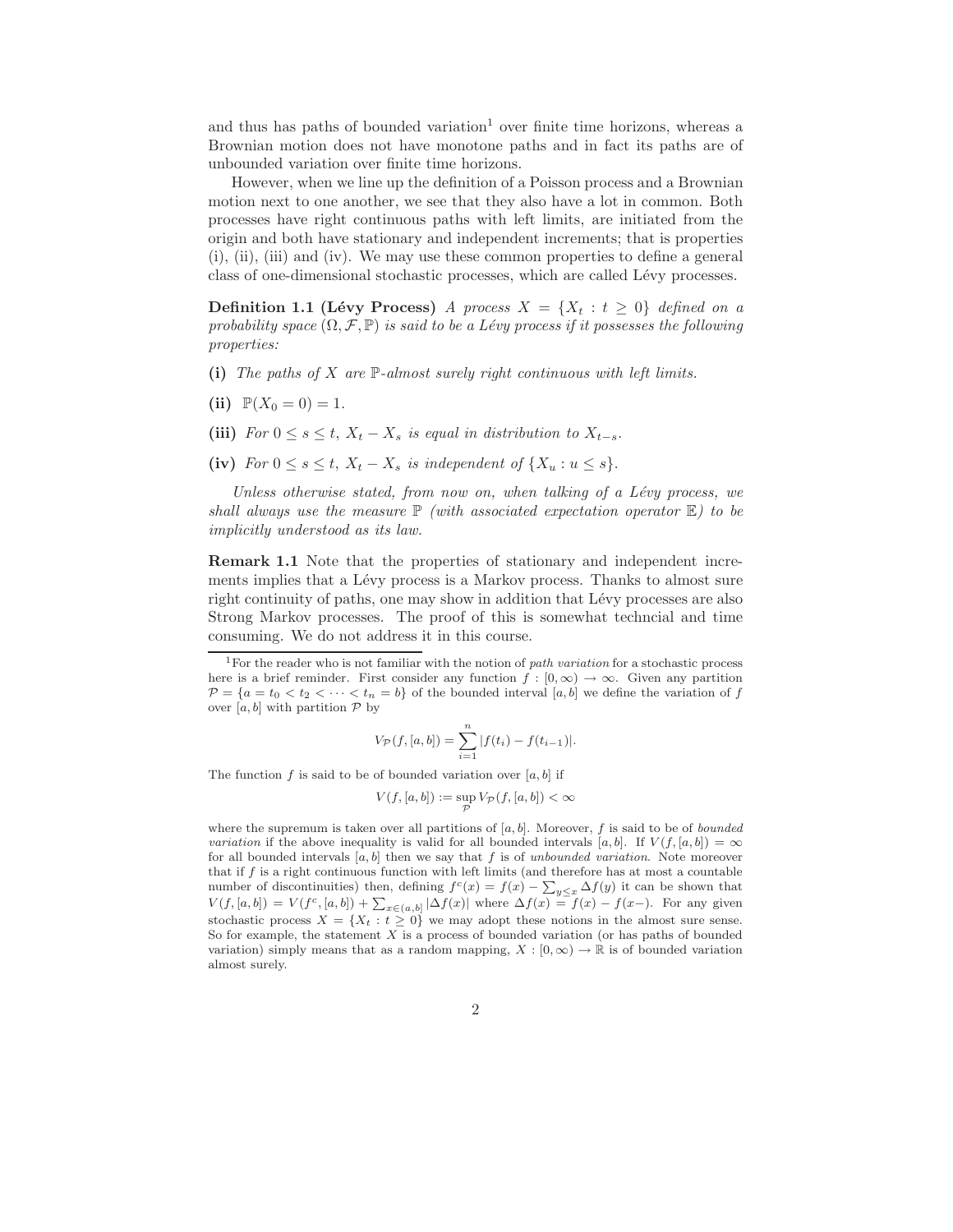The term "Lévy process" honours the work of the French mathematician Paul Lévy who, although not alone in his contribution, played an instrumental role in bringing together an understanding and characterisation of processes with stationary independent increments. In earlier literature, Lévy processes can be found under a number of different names. In the 1940s, Lévy himself referred to them as a sub-class of *processus additifs* (additive processes), that is processes with independent increments. For the most part however, research literature through the 1960s and 1970s refers to Lévy processes simply as *processes with stationary independent increments.* One sees a change in language through the 1980s and by the 1990s the use of the term "Lévy process" had become standard.

From Definition 1.1 alone it is difficult to see just how rich a class of processes the class of Lévy processes forms. De Finetti [4] introduced the notion of an *infinitely divisible* distribution and showed that they have an intimate relationship with Lévy processes. This relationship gives a reasonably good impression of how varied the class of L´evy processes really is. To this end, let us now devote a little time to discussing infinitely divisible distributions.

Definition 1.2 *We say that a real-valued random variable* Θ *has an infinitely divisible distribution if for each*  $n = 1, 2, ...$  *there exist a sequence of i.i.d. random variables*  $\Theta_{1,n},...,\Theta_{n,n}$  *such that* 

$$
\Theta \stackrel{d}{=} \Theta_{1,n} + \cdots + \Theta_{n,n}
$$

*where*  $\frac{d}{dx}$  *is equality in distribution. Alternatively, we could have expressed this relation in terms of probability laws. That is to say, the law*  $\mu$  *of a real-valued random variable is infinitely divisible if for each*  $n = 1, 2, ...$  *there exists another law*  $\mu_n$  *of a real valued random variable such that*  $\mu = \mu_n^{*n}$ . (Here  $\mu_n^{*}$  denotes *the n*-fold convolution of  $\mu_n$ ).

In view of the above definition, one way to establish whether a given random variable has an infinitely divisible distribution is via its characteristic exponent. Suppose that  $\Theta$  has characteristic exponent  $\Psi(u) := -\log \mathbb{E}(e^{iu\Theta})$  for all  $u \in \mathbb{R}$ . Then  $\Theta$  has an infinitely divisible distribution if for all  $n \geq 1$  there exists a characteristic exponent of a probability distribution, say  $\Psi_n$ , such that  $\Psi(u)$  =  $n\Psi_n(u)$  for all  $u \in \mathbb{R}$ .

The full extent to which we may characterise infinitely divisible distributions is described by the characteristic exponent  $\Psi$  and an expression known as the Lévy–Khintchine formula.<sup>2</sup>

**Theorem 1.1 (Lévy–Khintchine formula)** *A probability law*  $\mu$  of a real*valued random variable is infinitely divisible with characteristic exponent* Ψ,

$$
\int_{\mathbb{R}} e^{i\theta x} \mu(dx) = e^{-\Psi(\theta)} \text{ for } \theta \in \mathbb{R},
$$

<sup>2</sup>Note, although it is a trivial fact, it is always worth reminding oneself of that one works in general with the Fourier transform of a measure as opposed to the Laplace transform on account of the fact that the latter may not exist.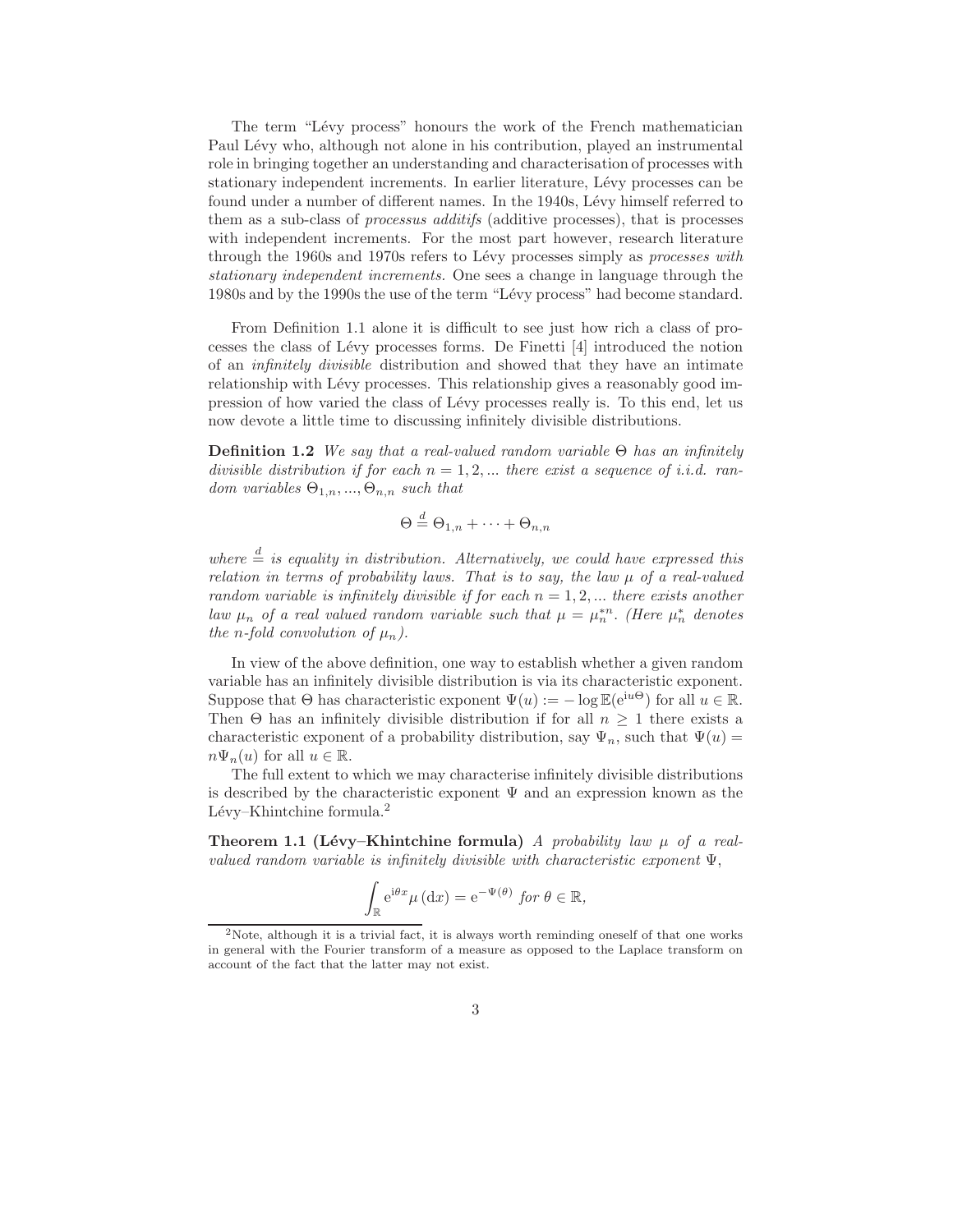*if and only if there exists a triple*  $(a, \sigma, \Pi)$ *, where*  $a \in \mathbb{R}$ *,*  $\sigma \geq 0$  *and*  $\Pi$  *is a measure concentrated on*  $\mathbb{R}\setminus\{0\}$  *satisfying*  $\int_{\mathbb{R}}(1 \wedge x^2) \Pi(dx) < \infty$ , *such that* 

$$
\Psi(\theta) = i\alpha\theta + \frac{1}{2}\sigma^2\theta^2 + \int_{\mathbb{R}} (1 - e^{i\theta x} + i\theta x \mathbf{1}_{(|x| < 1)}) \Pi(\mathrm{d}x)
$$

*for every*  $\theta \in \mathbb{R}$ *.* 

The measure  $\Pi$  is called the Lévy (characteristic) measure and it is important to note that it is unique. The proof of the Lévy–Khintchine characterisation of infinitely divisible random variables is quite lengthy and we exclude it. The interested reader is referred to [20] or [23], to name but two of many possible references. Let us now discuss in further detail the relationship between infinitely divisible distributions and processes with stationary independent increments.

From the definition of a Lévy process we see that for any  $t > 0$ ,  $X_t$  is a random variable belonging to the class of infinitely divisible distributions. This follows from the fact that for any  $n = 1, 2, \ldots$ ,

$$
X_t = X_{t/n} + (X_{2t/n} - X_{t/n}) + \dots + (X_t - X_{(n-1)t/n})
$$
\n(1.1)

together with the fact that  $X$  has stationary independent increments. Suppose now that we define for all  $\theta \in \mathbb{R}$ ,  $t \geq 0$ ,

$$
\Psi_t(\theta) = -\log \mathbb{E} \left( e^{i\theta X_t} \right)
$$

then using  $(1.1)$  twice we have for any two positive integers  $m, n$  that

$$
m\Psi_1(\theta) = \Psi_m(\theta) = n\Psi_{m/n}(\theta)
$$

and hence for any rational  $t > 0$ ,

$$
\Psi_t(\theta) = t\Psi_1(\theta). \tag{1.2}
$$

If  $t$  is an irrational number, then we can choose a decreasing sequence of rationals  $\{t_n : n \geq 1\}$  such that  $t_n \downarrow t$  as n tends to infinity. Almost sure right continuity of X implies right continuity of  $\exp\{-\Psi_t(\theta)\}\$  (by dominated convergence) and hence (1.2) holds for all  $t \geq 0$ .

In conclusion, any Lévy process has the property that for all  $t \geq 0$ 

$$
\mathbb{E}\left(e^{i\theta X_t}\right) = e^{-t\Psi(\theta)},
$$

where  $\Psi(\theta) := \Psi_1(\theta)$  is the characteristic exponent of  $X_1$ , which has an infinitely divisible distribution.

**Definition 1.3** In the sequel we shall also refer to  $\Psi(\theta)$  as the characteristic *exponent of the Lévy process.* 

It is now clear that each Lévy process can be associated with an infinitely divisible distribution. What is not clear is whether given an infinitely divisible distribution, one may construct a Lévy process  $X$ , such that  $X_1$  has that distribution. This latter issue is affirmed by the following theorem which gives the Lévy–Khintchine formula for Lévy processes.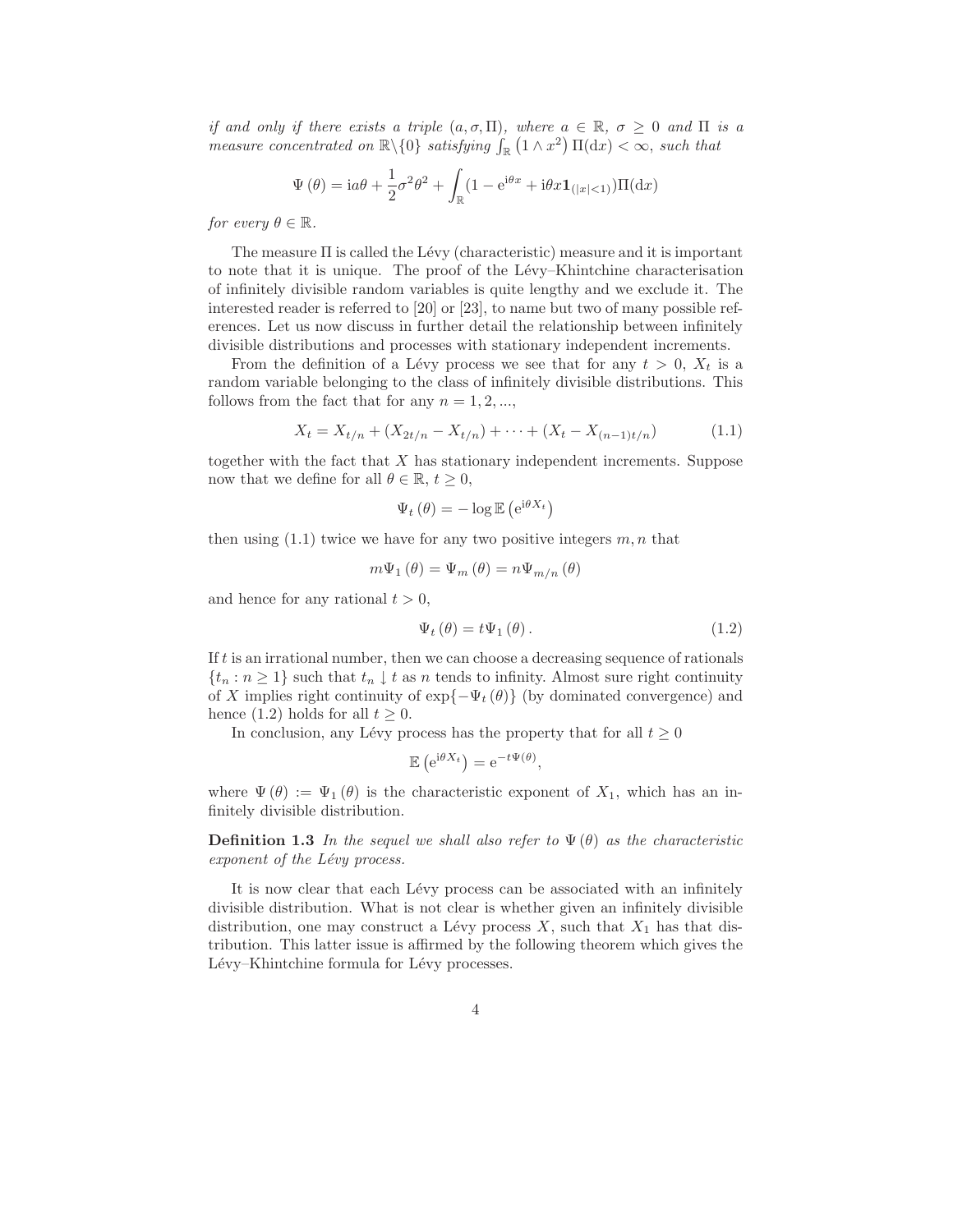Theorem 1.2 (Lévy–Khintchine formula for Lévy processes) *Suppose that*  $a \in \mathbb{R}, \sigma \geq 0$  and  $\Pi$  *is a measure concentrated on*  $\mathbb{R}\backslash\{0\}$  *such that*  $\int_{\mathbb{R}}(1 \wedge$  $(x^2) \Pi(dx) < \infty$ . *From this triple define for each*  $\theta \in \mathbb{R}$ ,

$$
\Psi(\theta) = i a \theta + \frac{1}{2} \sigma^2 \theta^2 + \int_{\mathbb{R}} (1 - e^{i\theta x} + i\theta x \mathbf{1}_{(|x| < 1)}) \Pi(dx).
$$

*Then there exists a probability space on which a Lévy process is defined having characteristic exponent* Ψ.

The proof of this theorem is rather complicated but very rewarding as it also reveals much more about the general structure of Lévy processes. In Section 3 we will prove a stronger version of this theorem, which also explains the path structure of the Lévy process in terms of the triple  $(a, \sigma, \Pi)$ .

Remark 1.2 What does the integral test on Π really say? Analytically speaking it says two things. Firstly that  $\Pi(|x| \geq 1) < \infty$  and secondly that

$$
\int_{(-1,1)} x^2 \Pi(\mathrm{d}x) < \infty. \tag{1.3}
$$

Note that these two conditions are sufficient to ensure that the integral in the Lévy-Khintchine formula converges since the integrand is  $O(1)$  for  $|x| \geq 1$  and  $O(x^2)$  for  $|x| < 1$ .

In principle (1.3) means that one could have  $\Pi(-1,1) < \infty$  or indeed  $\Pi(-1, 1) = \infty$ . If it is the case that  $\Pi(-1, 1) = \infty$  then (1.3) necessarily implies that  $\Pi(|x| \in (\varepsilon, 1)) < \infty$  but  $\Pi(-\varepsilon, \varepsilon) = \infty$  for all  $0 < \varepsilon < 1$ . As we shall eventually see, the measure  $\Pi$  describes the sizes and rate with which jumps of the Lévy process occurs. Naively we can say that in a small period of time  $dt$ a jump of size x will occur with probability  $\Pi(dx)dt + o(dt)$ . If it were the case that  $\Pi(-1, 1) = \infty$  then the latter interpretation would suggest that the smaller the jump size the greater the intensity and so the discontinuities in the path of the L´evy process is predominantly made up of arbitrarily small jumps. The Lévy-Itô decomposition discussed later will make this rather informal point of view more rigorous.

### 2 Some Examples of Lévy Processes

To conclude our introduction to Lévy processes and infinite divisible distributions, let us proceed to some concrete examples. Some of these will also be of use later to verify certain results from the forthcoming fluctuation theory we will present.

#### 2.1 Poisson Processes

For each  $\lambda > 0$  consider a probability distribution  $\mu_{\lambda}$  which is concentrated on  $k = 0, 1, 2...$  such that  $\mu_{\lambda}(\{k\}) = e^{-\lambda} \lambda^k / k!$ . That is to say the Poisson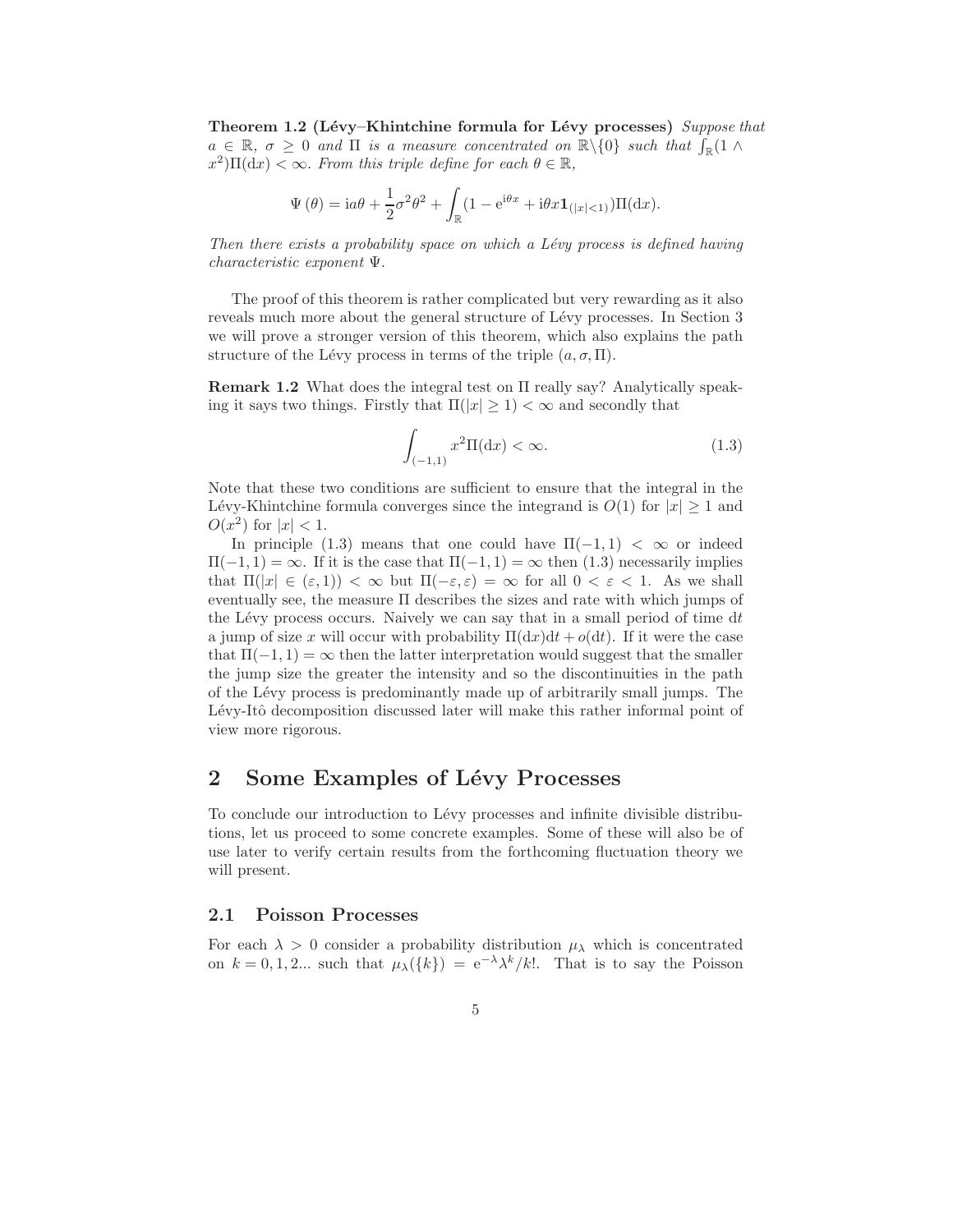distribution. An easy calculation reveals that

$$
\sum_{k\geq 0} e^{i\theta k} \mu_{\lambda}(\{k\}) = e^{-\lambda(1 - e^{i\theta})}
$$

$$
= \left[e^{-\frac{\lambda}{n}(1 - e^{i\theta})}\right]^{n}
$$

.

The right-hand side is the characteristic function of the sum of  $n$  independent Poisson processes, each of which with parameter  $\lambda/n$ . In the Lévy–Khintchine decomposition we see that  $a = \sigma = 0$  and  $\Pi = \lambda \delta_1$ , the Dirac measure supported on {1}.

Recall that a Poisson process,  $\{N_t : n \geq 0\}$ , is a Lévy process with distribution at time  $t > 0$ , which is Poisson with parameter  $\lambda t$ . From the above calculations we have

$$
\mathbb{E}(e^{i\theta N_t}) = e^{-\lambda t(1 - e^{i\theta})}
$$

and hence its characteristic exponent is given by  $\Psi(\theta) = \lambda(1 - e^{i\theta})$  for  $\theta \in \mathbb{R}$ .

#### 2.2 Compound Poisson Processes

Suppose now that N is a Poisson random variable with parameter  $\lambda > 0$  and that  $\{\xi_i : i \geq 1\}$  is an sequence of i.i.d. random variables (independent of N) with common law  $F$  having no atom at zero. By first conditioning on  $N$ , we have for  $\theta \in \mathbb{R}$ ,

$$
\mathbb{E}(\mathrm{e}^{\mathrm{i}\theta \sum_{i=1}^{N} \xi_i}) = \sum_{n\geq 0} \mathbb{E}(\mathrm{e}^{\mathrm{i}\theta \sum_{i=1}^{n} \xi_i}) \mathrm{e}^{-\lambda} \frac{\lambda^n}{n!}
$$

$$
= \sum_{n\geq 0} \left( \int_{\mathbb{R}} \mathrm{e}^{\mathrm{i}\theta x} F(\mathrm{d}x) \right)^n \mathrm{e}^{-\lambda} \frac{\lambda^n}{n!}
$$

$$
= \mathrm{e}^{-\lambda} \int_{\mathbb{R}} (1 - \mathrm{e}^{\mathrm{i}\theta x}) F(\mathrm{d}x). \tag{2.1}
$$

Note we use the convention here and later that for any  $n = 0, 1, 2, ...$ 

$$
\sum_{n+1}^{n} = 0.
$$

We see from (2.1) that distributions of the form  $\sum_{i=1}^{N} \xi_i$  are infinitely divisible with triple  $a = -\lambda \int_{0 < |x| < 1} x F(\mathrm{d}x)$ ,  $\sigma = 0$  and  $\Pi(\mathrm{d}x) = \lambda F(\mathrm{d}x)$ . When F has an atom of unit mass at 1 then we have simply a Poisson distribution.

Suppose now that  $N = \{N_t : t \geq 0\}$  is a Poisson process with intensity  $\lambda$ and consider a compound Poisson process  $\{X_t : t \geq 0\}$  defined by

$$
X_t = \sum_{i=1}^{N_t} \xi_i, \ t \ge 0.
$$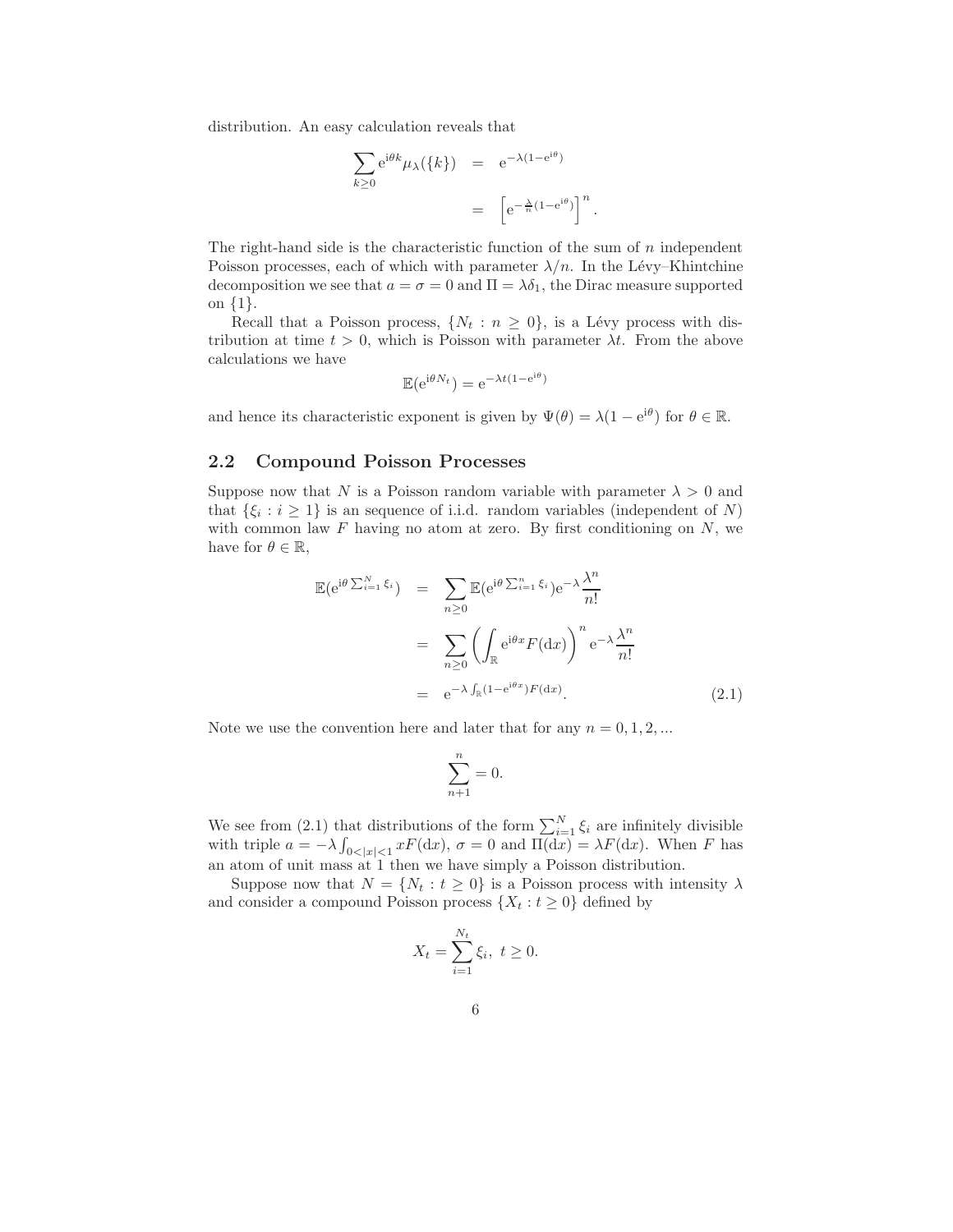Using the fact that  $N$  has stationary independent increments together with the mutual independence of the random variables  $\{\xi_i : i \geq 1\}$ , for  $0 \leq s < t < \infty$ , by writing

$$
X_t = X_s + \sum_{i=N_s+1}^{N_t} \xi_i
$$

it is clear that  $X_t$  is the sum of  $X_s$  and an independent copy of  $X_{t-s}$ . Right continuity and left limits of the process  $N$  also ensure right continuity and left limits of  $X$ . Thus compound Poisson processes are Lévy processes. From the calculations in the previous paragraph, for each  $t \geq 0$  we may substitute  $N_t$  for the variable  $N$  to discover that the Lévy–Khintchine formula for a compound Poisson process takes the form  $\Psi(\theta) = \lambda \int_{\mathbb{R}} (1 - e^{i\theta x}) F(dx)$ . Note in particular that the Lévy measure of a compound Poisson process is always finite with total mass equal to the rate  $\lambda$  of the underlying process N.

If a drift of rate  $c \in \mathbb{R}$  is added to a compound Poisson process so that now

$$
X_t = \sum_{i=1}^{N_t} \xi_i + ct, \, t \ge 0
$$

then it is straightforward to see that the resulting process is again a Lévy process. The associated infinitely divisible distribution is nothing more than a shifted compound Poisson distribution with shift  $c$ . The Lévy-Khintchine exponent is given by

$$
\Psi(\theta) = \lambda \int_{\mathbb{R}} (1 - e^{i\theta x}) F(dx) - ic\theta.
$$

If further the shift is chosen to centre the compound Poisson distribution then  $c = \lambda \int_{\mathbb{R}} x F(\mathrm{d}x)$  and then

$$
\Psi(\theta) = \int_{\mathbb{R}} (1 - e^{i\theta x} + i\theta x) \lambda F(\mathrm{d}x).
$$

#### 2.3 Linear Brownian Motion

Take the probability law

$$
\mu_{s,\gamma}(\mathrm{d}x) := \frac{1}{\sqrt{2\pi s^2}} e^{-(x-\gamma)^2/2s^2} \mathrm{d}x
$$

supported on R where  $\gamma \in \mathbb{R}$  and  $s > 0$ ; the well-known Gaussian distribution with mean  $\gamma$  and variance  $s^2$ . It is well known that

$$
\int_{\mathbb{R}} e^{i\theta x} \mu_{s,\gamma} (dx) = e^{-\frac{1}{2}s^2 \theta^2 + i\theta \gamma}
$$
\n
$$
= \left[ e^{-\frac{1}{2}(\frac{s}{\sqrt{n}})^2 \theta^2 + i\theta \frac{\gamma}{n}} \right]^n
$$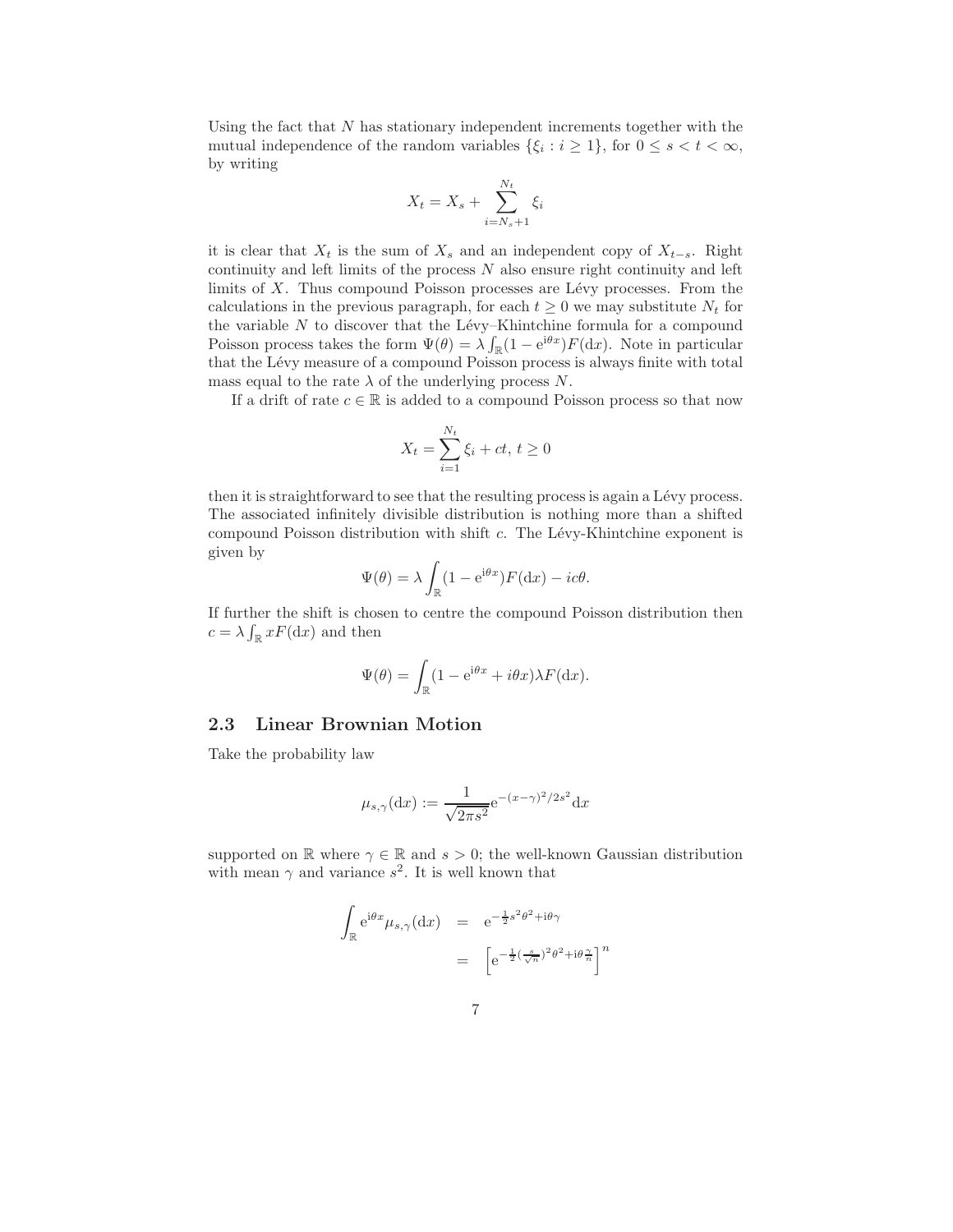showing again that it is an infinitely divisible distribution, this time with  $a =$  $-\gamma$ ,  $\sigma = s$  and  $\Pi = 0$ .

We immediately recognise the characteristic exponent  $\Psi(\theta) = s^2 \theta^2/2 - i\theta \gamma$ as also that of a linear Brownian motion,

$$
X_t := sB_t + \gamma t, \ t \ge 0,
$$

where  $B = \{B_t : t \geq 0\}$  is a standard Brownian motion. It is a trivial exercise to verify that  $X$  has stationary independent increments with continuous paths as a consequence of the fact that  $B$  does.

#### 2.4 Gamma Processes

For  $\alpha, \beta > 0$  define the probability measure

$$
\mu_{\alpha,\beta}(\mathrm{d}x) = \frac{\alpha^{\beta}}{\Gamma(\beta)} x^{\beta - 1} e^{-\alpha x} \mathrm{d}x
$$

concentrated on  $(0, \infty)$ ; the gamma- $(\alpha, \beta)$  distribution. Note that when  $\beta = 1$ this is the exponential distribution. We have

$$
\int_0^\infty e^{i\theta x} \mu_{\alpha,\beta}(\mathrm{d}x) = \frac{1}{(1 - i\theta/\alpha)^{\beta}}
$$

$$
= \left[\frac{1}{(1 - i\theta/\alpha)^{\beta/n}}\right]^n
$$

and infinite divisibility follows. For the Lévy–Khintchine decomposition we have  $\sigma = 0$  and  $\Pi(\mathrm{d}x) = \beta x^{-1} e^{-\alpha x} \mathrm{d}x$ , concentrated on  $(0, \infty)$  and  $a = -\int_0^1 x \Pi(\mathrm{d}x)$ . However this is not immediately obvious. The following lemma proves to be useful in establishing the above triple  $(a, \sigma, \Pi)$ . Its proof is Exercise 3.

**Lemma 2.1 (Frullani integral)** *For all*  $\alpha, \beta > 0$  *and*  $z \in \mathbb{C}$  *such that*  $\Re z \le 0$ *we have*

$$
\frac{1}{(1 - z/\alpha)^{\beta}} = e^{-\int_0^{\infty} (1 - e^{zx}) \beta x^{-1} e^{-\alpha x} dx}.
$$

To see how this lemma helps note that the Lévy–Khintchine formula for a gamma distribution takes the form

$$
\Psi(\theta) = \beta \int_0^\infty (1 - e^{i\theta x}) \frac{1}{x} e^{-\alpha x} dx = \beta \log(1 - i\theta/\alpha)
$$

for  $\theta \in \mathbb{R}$ . The choice of a in the Lévy–Khintchine formula is the necessary quantity to cancel the term coming from  $i\theta \mathbf{1}_{(|x|<1)}$  in the integral with respect to  $\Pi$  in the general Lévy–Khintchine formula.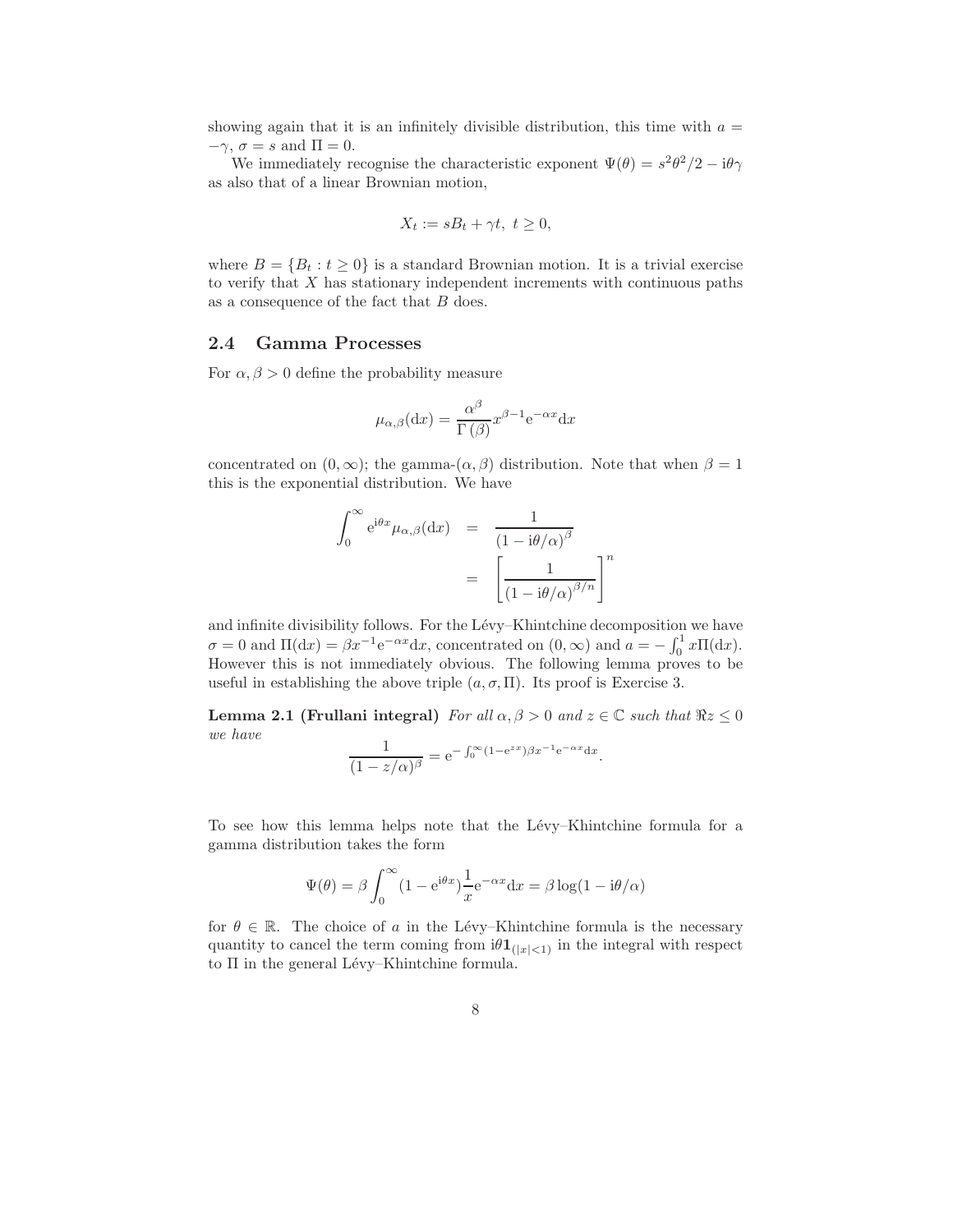According to Theorem 1.2 there exists a Lévy process whose Lévy–Khintchine formula is given by Ψ, the so-called *gamma process*.

Suppose now that  $X = \{X_t : t \geq 0\}$  is a gamma process. Stationary independent increments tell us that for all  $0 \leq s < t < \infty$ ,  $X_t = X_s + \widetilde{X}_{t-s}$ where  $\widetilde{X}_{t-s}$  is an independent copy of  $X_{t-s}$ . The fact that the latter is strictly positive with probability one (on account of it being gamma distributed) implies that  $X_t > X_s$  almost surely. Hence a gamma process is an example of a Lévy process with almost surely non-decreasing paths (in fact its paths are strictly increasing). Another example of a Lévy process with non-decreasing paths is a compound Poisson process where the jump distribution  $F$  is concentrated on  $(0, \infty)$ . Note however that a gamma process is not a compound Poisson process on two counts. Firstly, its L´evy measure has infinite total mass unlike the L´evy measure of a compound Poisson process, which is necessarily finite (and equal to the arrival rate of jumps). Secondly, whilst a compound Poisson process with positive jumps does have paths, which are almost surely non-decreasing, it does not have paths that are almost surely strictly increasing.

Lévy processes whose paths are almost surely non-decreasing (or simply non-decreasing for short) are called *subordinators*.

#### 2.5 Inverse Gaussian Processes

Suppose as usual that  $B = \{B_t : t \geq 0\}$  is a standard Brownian motion. Define the first passage time

$$
\tau_s = \inf\{t > 0 : B_t + bt > s\},\tag{2.2}
$$

that is, the first time a Brownian motion with linear drift  $b > 0$  crosses above level s. Recall that  $\tau_s$  is a stopping time<sup>3</sup>. Moreover, since Brownian motion has continuous paths we know that  $B_{\tau_s} + b\tau_s = s$  almost surely. From the Strong Markov Property it is known that  ${B_{\tau_s+t} + b(\tau_s+t) - s : t \geq 0}$  is equal in law to B and hence for all  $0 \leq s \leq t$ ,

$$
\tau_t = \tau_s + \widetilde{\tau}_{t-s},
$$

where  $\tilde{\tau}_{t-s}$  is an independent copy of  $\tau_{t-s}$ . This shows that the process  $\tau :=$  ${\tau_t : t \geq 0}$  has stationary independent increments. Continuity of the paths of  ${B_t + bt : t \ge 0}$  ensures that  $\tau$  has right continuous paths. Further, it is clear that  $\tau$  has almost surely non-decreasing paths, which guarantees its paths have left limits as well as being yet another example of a subordinator. According to its definition as a sequence of first passage times,  $\tau$  is also the almost sure right inverse of the path of the graph of  ${B_t + bt : t \ge 0}$  in the sense of (2.2). From this  $\tau$  earns its name as the inverse Gaussian process.

$$
\{\tau \leq t\} \in \mathcal{G}_t.
$$

<sup>3</sup>We assume that the reader is familiar with the notion of a stopping time for a Markov process. By definition, the random time  $\tau$  is a stopping time with respect to the filtration  $\{\mathcal{G}_t : t \geq 0\}$  if for all  $t \geq 0$ ,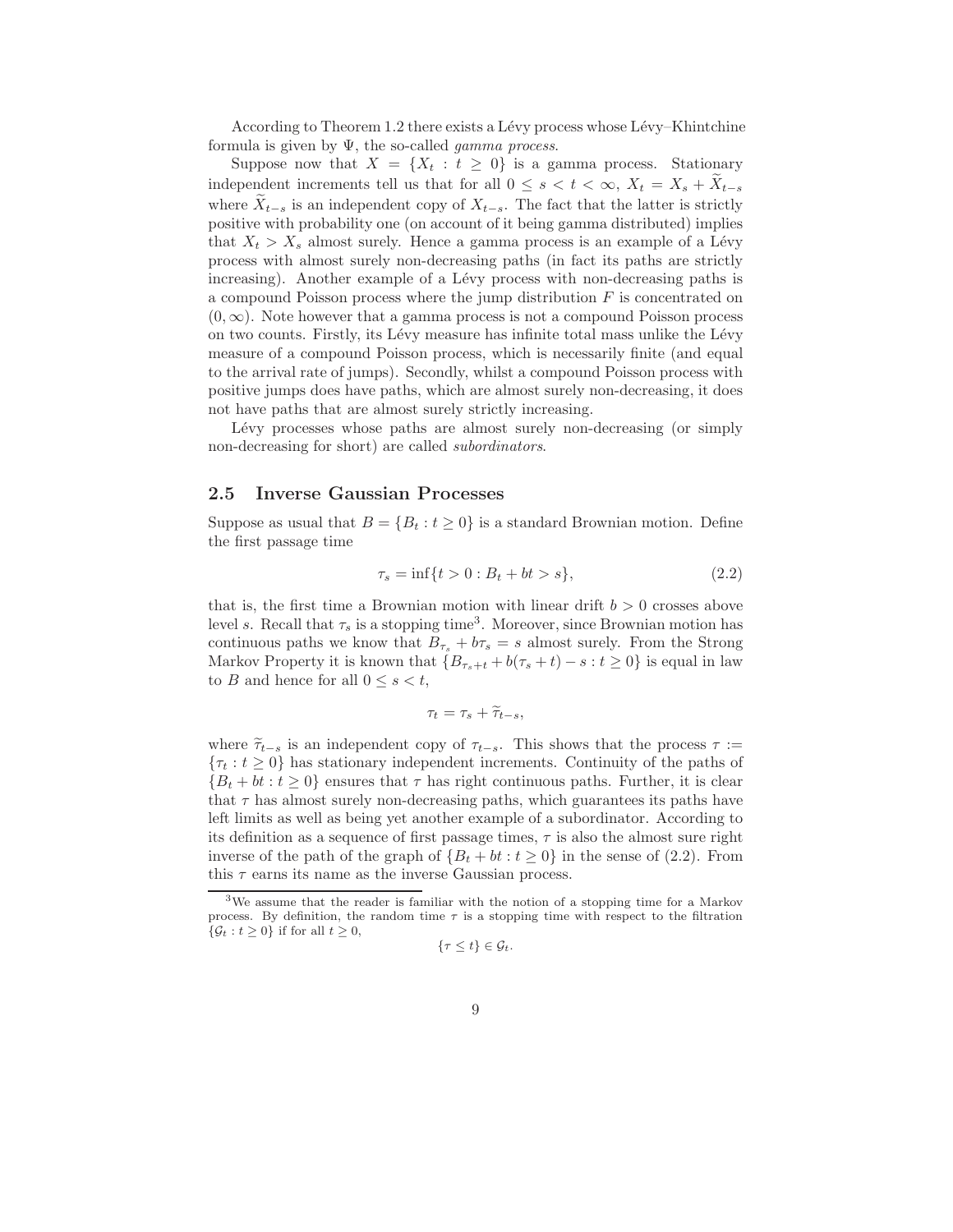According to the discussion following Theorem 1.1 it is now immediate that for each fixed  $s > 0$ , the random variable  $\tau_s$  is infinitely divisible. Its characteristic exponent takes the form

$$
\Psi(\theta) = s(\sqrt{-2i\theta + b^2} - b)
$$

for all  $\theta \in \mathbb{R}$  and corresponds to a triple  $a = -2sb^{-1} \int_0^b (2\pi)^{-1/2} e^{-y^2/2} dy$ ,  $\sigma = 0$ and

$$
\Pi(\mathrm{d}x) = s \frac{1}{\sqrt{2\pi x^3}} \mathrm{e}^{-\frac{b^2 x}{2}} \mathrm{d}x
$$

concentrated on  $(0, \infty)$ . The law of  $\tau_s$  can also be computed explicitly as

$$
\mu_s(\mathrm{d}x) = \frac{s}{\sqrt{2\pi x^3}} e^{sb} e^{-\frac{1}{2}(s^2 x^{-1} + b^2 x)}
$$

for  $x > 0$ . The proof of these facts forms Exercise 6.

#### 2.6 Stable Processes

Stable processes are the class of Lévy processes whose characteristic exponents correspond to those of stable distributions. Stable distributions were introduced by [17, 18] as a third example of infinitely divisible distributions after Gaussian and Poisson distributions. A random variable,  $Y$ , is said to have a stable distribution if for all  $n \geq 1$  it observes the distributional equality

$$
Y_1 + \dots + Y_n \stackrel{d}{=} a_n Y + b_n,\tag{2.3}
$$

where  $Y_1, \ldots, Y_n$  are independent copies of Y,  $a_n > 0$  and  $b_n \in \mathbb{R}$ . By subtracting  $b_n/n$  from each of the terms on the left-hand side of  $(2.3)$  one sees in particular that this definition implies that any stable random variable is infinitely divisible. It turns out that necessarily  $a_n = n^{1/\alpha}$  for  $\alpha \in (0, 2]$ ; see [3], Sect. VI.1. In that case we refer to the parameter  $\alpha$  as the *index*. A smaller class of distributions are the *strictly stable* distributions. A random variable Y is said to have a strictly stable distribution if it observes (2.3) but with  $b_n = 0$ . In that case, we necessarily have

$$
Y_1 + \dots + Y_n \stackrel{d}{=} n^{1/\alpha} Y. \tag{2.4}
$$

The case  $\alpha = 2$  corresponds to zero mean Gaussian random variables and is excluded in the remainder of the discussion as it has essentially been dealt with in Sect. 2.3.

Stable random variables observing the relation (2.3) for  $\alpha \in (0,1) \cup (1,2)$ have characteristic exponents of the form

$$
\Psi(\theta) = c|\theta|^{\alpha} (1 - i\beta \tan \frac{\pi \alpha}{2} \text{sgn}\,\theta) + i\theta \eta,
$$
\n(2.5)

where  $\beta \in [-1,1], \eta \in \mathbb{R}$  and  $c > 0$ . Stable random variables observing the relation (2.3) for  $\alpha = 1$ , have characteristic exponents of the form

$$
\Psi(\theta) = c|\theta|(1 + i\beta \frac{2}{\pi} \text{sgn}\,\theta \log|\theta|) + i\theta \eta,\tag{2.6}
$$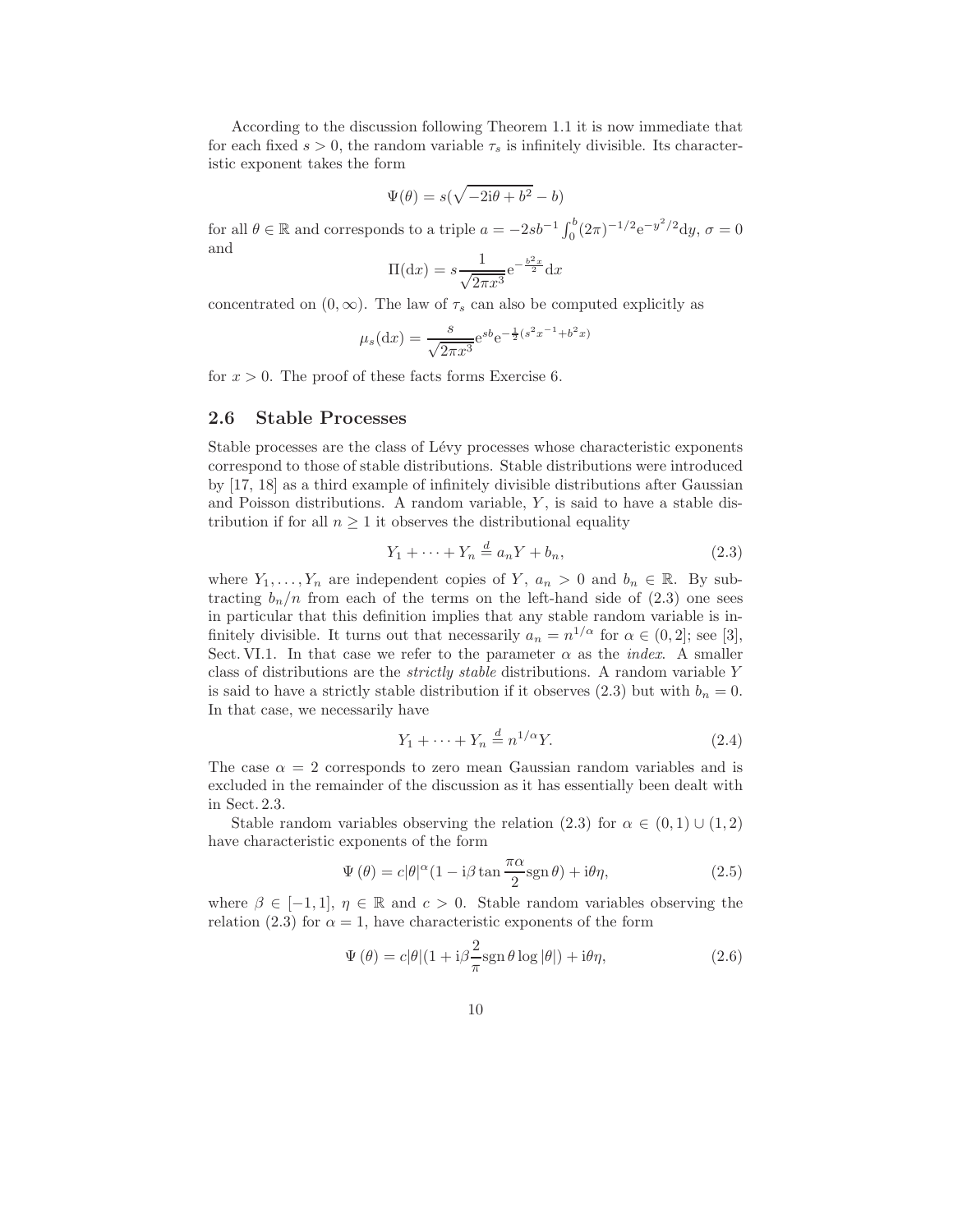where  $\beta \in [-1,1]$   $\eta \in \mathbb{R}$  and  $c > 0$ . Here we work with the definition of the sign function sgn  $\theta = \mathbf{1}_{(\theta > 0)} - \mathbf{1}_{(\theta < 0)}$ . To make the connection with the Lévy–Khintchine formula, one needs  $\sigma = 0$  and

$$
\Pi(\mathrm{d}x) = \begin{cases} c_1 x^{-1-\alpha} \mathrm{d}x & \text{for } x \in (0,\infty) \\ c_2 |x|^{-1-\alpha} \mathrm{d}x & \text{for } x \in (-\infty,0), \end{cases}
$$
(2.7)

where  $c = c_1 + c_2$ ,  $c_1, c_2 \ge 0$  and  $\beta = (c_1 - c_2)/(c_1 + c_2)$  if  $\alpha \in (0, 1) \cup (1, 2)$  and  $c_1 = c_2$  if  $\alpha = 1$ . The choice of  $a \in \mathbb{R}$  in the Lévy–Khintchine formula is then implicit. Exercise 4 shows how to make the connection between  $\Pi$  and  $\Psi$  with the right choice of a (which depends on  $\alpha$ ). Unlike the previous examples, the distributions that lie behind these characteristic exponents are heavy tailed in the sense that the tails of their distributions decay slowly enough to zero so that they only have moments strictly less than  $\alpha$ . The value of the parameter  $\beta$  gives a measure of asymmetry in the L´evy measure and likewise for the distributional asymmetry (although this latter fact is not immediately obvious). The densities of stable processes are known explicitly in the form of convergent power series. See [31], [23] and [22] for further details of all the facts given in this paragraph. With the exception of the defining property  $(2.4)$  we shall generally not need detailed information on distributional properties of stable processes in order to proceed with their fluctuation theory. This explains the reluctance to give further details here.

Two examples of the aforementioned power series that tidy up to more compact expressions are centred Cauchy distributions, corresponding to  $\alpha = 1$ ,  $\beta = 0$  and  $\eta = 0$ , and stable- $\frac{1}{2}$  distributions, corresponding to  $\alpha = 1/2$ ,  $\beta = 1$ and  $\eta = 0$ . In the former case,  $\Psi(\theta) = c|\theta|$  for  $\theta \in \mathbb{R}$  and its law is given by

$$
\frac{c}{\pi} \frac{1}{(x^2 + c^2)} \mathrm{d}x \tag{2.8}
$$

for  $x \in \mathbb{R}$ . In the latter case,  $\Psi(\theta) = c|\theta|^{1/2}(1 - \text{isgn }\theta)$  for  $\theta \in \mathbb{R}$  and its law is given by

$$
\frac{c}{\sqrt{2\pi x^3}} e^{-c^2/2x} dx.
$$

Note then that an inverse Gaussian distribution coincides with a stable- $\frac{1}{2}$  distribution for  $a = c$  and  $b = 0$ .

Suppose that  $\mathcal{S}(c, \alpha, \beta, \eta)$  is the distribution of a stable random variable with parameters c,  $\alpha$ ,  $\beta$  and  $\eta$ . For each choice of  $c > 0$ ,  $\alpha \in (0, 2)$ ,  $\beta \in [-1, 1]$  and  $\eta \in \mathbb{R}$  Theorem 1.2 tells us that there exists a Lévy process, with characteristic exponent given by (2.5) or (2.6) according to this choice of parameters. Further, from the definition of its characteristic exponent it is clear that at each fixed time the  $\alpha$ -stable process will have distribution  $\mathcal{S}(ct, \alpha, \beta, \eta)$ .

#### 2.7 Other Examples

There are many more known examples of infinitely divisible distributions (and hence Lévy processes). Of the many known proofs of infinitely divisibility for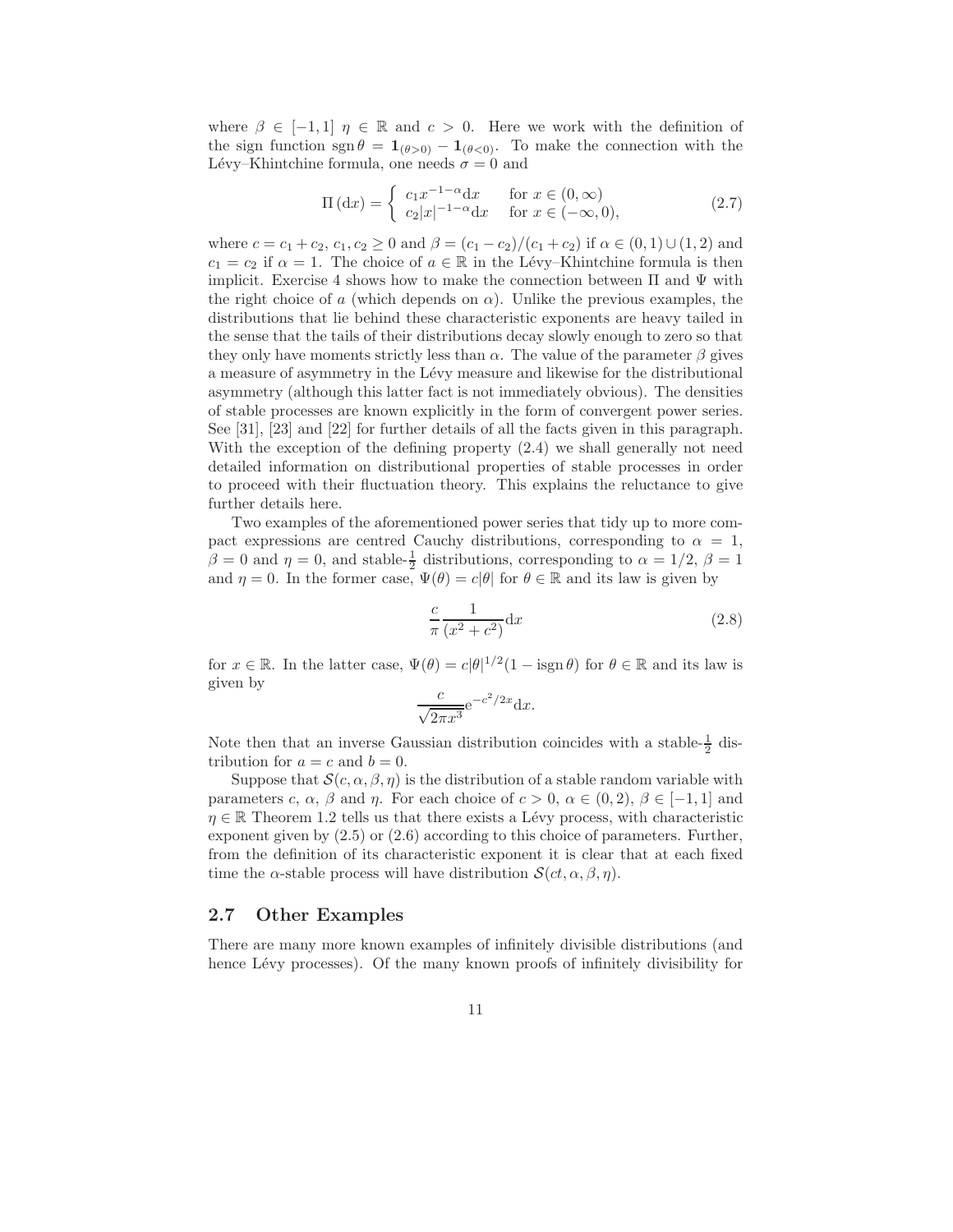

Figure 1: A sample path of a Poisson process;  $\Psi(\theta) = \lambda(1 - e^{i\theta})$  where  $\lambda$  is the jump rate.



Figure 2: A sample path of a compound Poisson process;  $\Psi(\theta) = \lambda \int_{\mathbb{R}} (1 - \theta)^2 dx$  $e^{i\theta x}$ ) $F(dx)$  where  $\lambda$  is the jump rate and F is the common distribution of the jumps.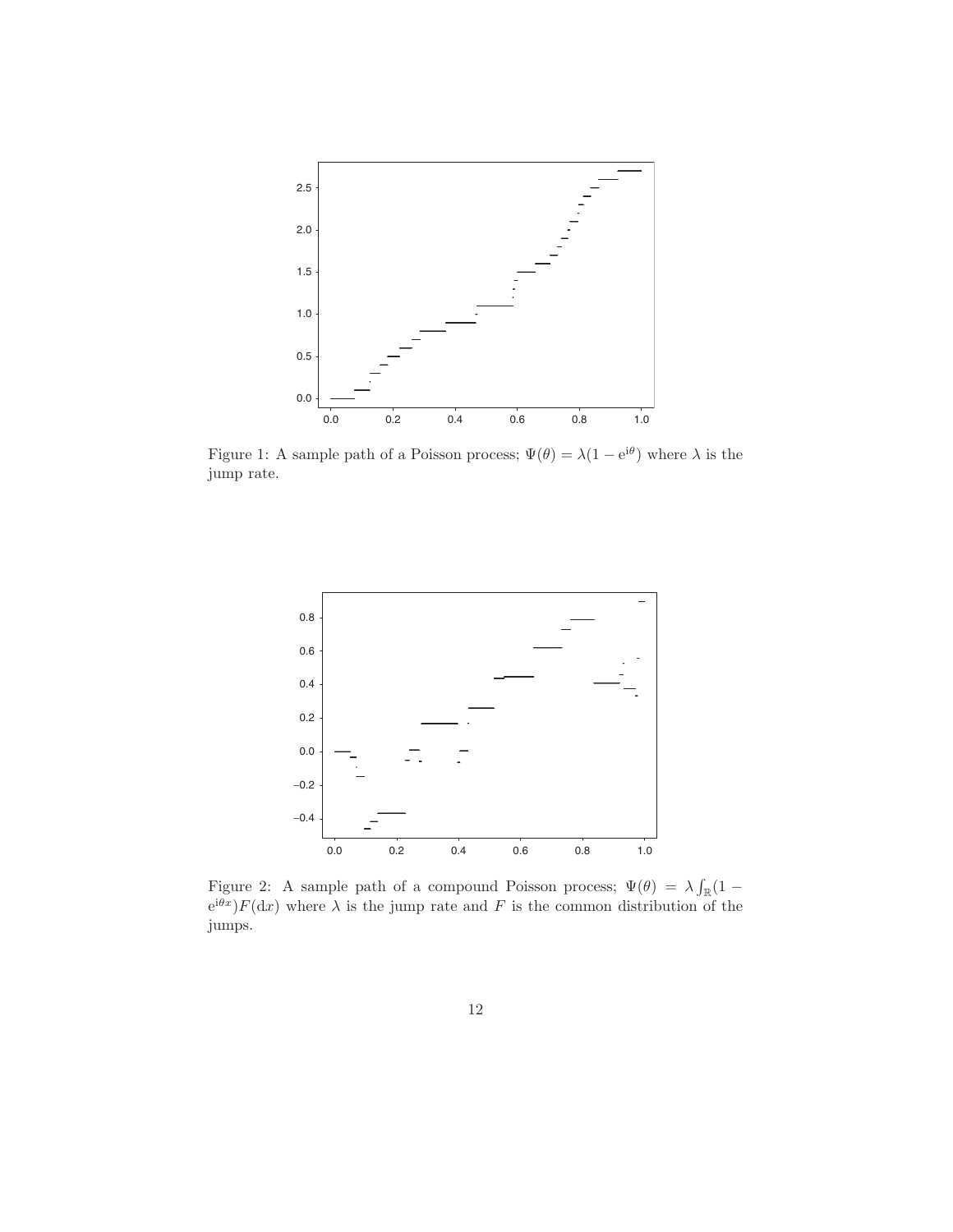

Figure 3: A sample path of a Brownian motion;  $\Psi(\theta) = \theta^2/2$ .



Figure 4: A sample path of the independent sum of a Brownian motion and a compound Poisson process;  $\Psi(\theta) = \theta^2/2 + \int_{\mathbb{R}} (1 - e^{i\theta x}) F(dx)$ .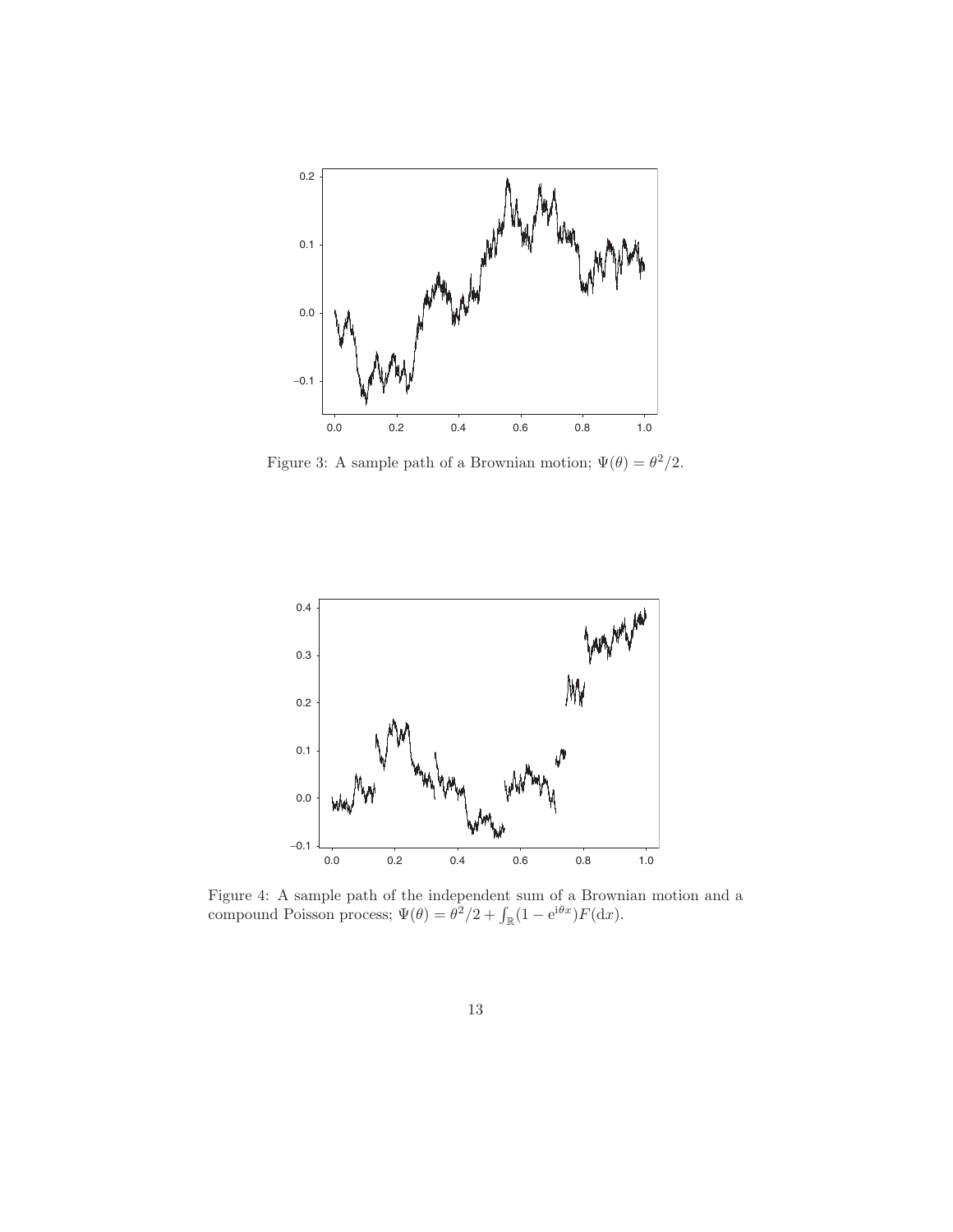

Figure 5: A sample path of a variance gamma processes. The latter has characteristic exponent given by  $\Psi(\theta) = \beta \log(1 - i\theta c/\alpha + \beta^2 \theta^2/2\alpha)$  where  $c \in \mathbb{R}$  and  $\beta > 0$ .



Figure 6: A sample path of a normal inverse Gaussian process;  $\Psi(\theta)$  =  $\delta(\sqrt{\alpha^2 - (\beta + i\theta)^2} - \sqrt{\alpha^2 - \beta^2})$  where  $\alpha, \delta > 0, |\beta| < \alpha$ .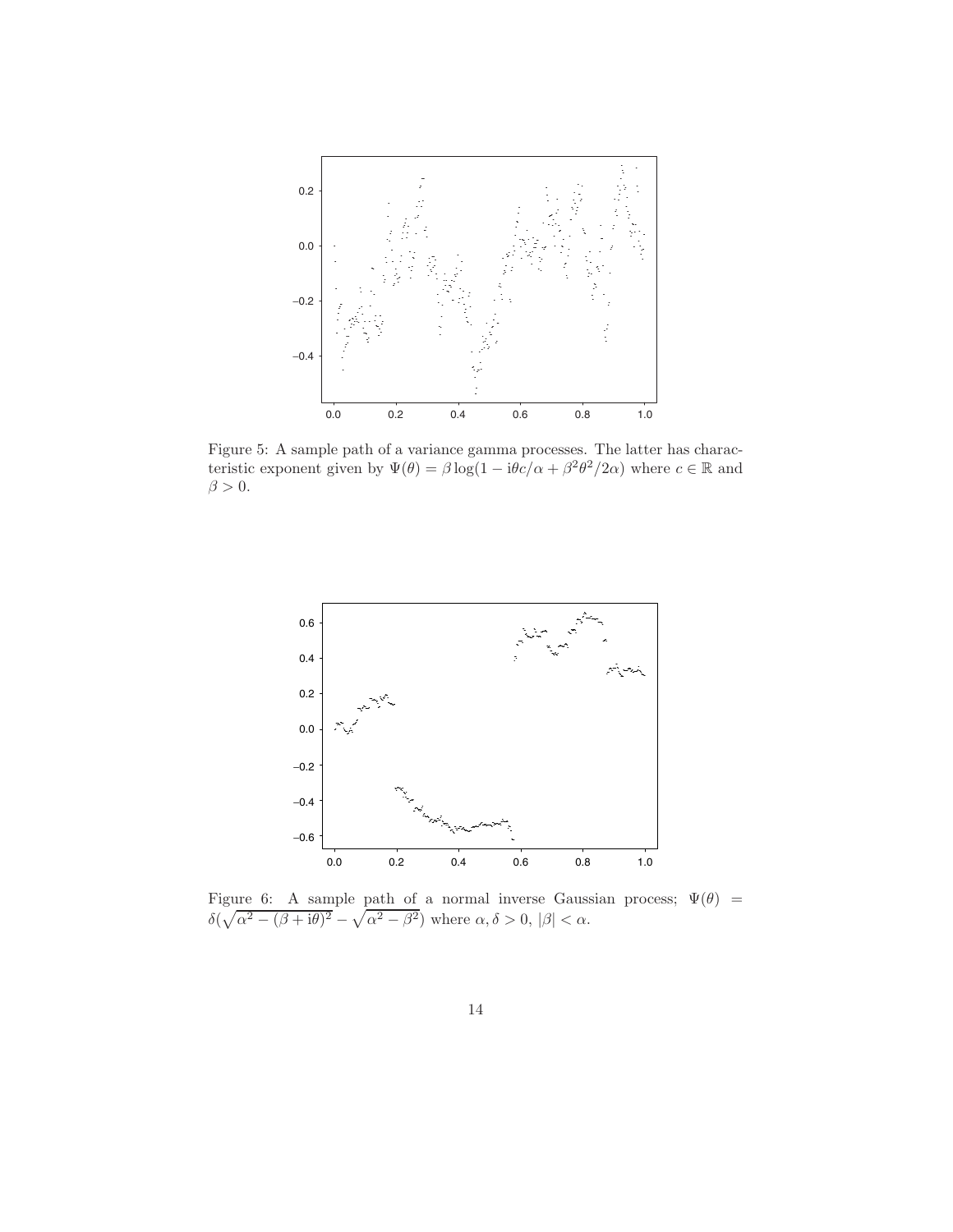specific distributions, most of them are non-trivial, often requiring intimate knowledge of special functions. A brief list of such distributions might include generalised inverse Gaussian (see  $[5]$  and  $[14]$ ), truncated stable (see  $[30]$ ,  $[8]$ , [15], [1] and [2]), generalised hyperbolic (see [7]), Meixner (see [24]), Pareto (see  $[25]$  and  $[28]$ ), F-distributions (see [10]), Gumbel (see [13] and [26]), Weibull (see [13] and [25]), lognormal (see [29]) and Student t-distribution (see [6] and [9]). See also the book of Steutel [27]

Despite being able to identify a large number of infinitely divisible distributions and hence associated Lévy processes, it is not clear at this point what the paths of L´evy processes look like. The task of giving a mathematically precise account of this lies ahead in the next section. In the meantime let us make the following informal remarks concerning paths of Lévy processes.

Exercise 1 shows that a linear combination of a finite number of independent Lévy processes is again a Lévy process. It turns out that one may consider any Lévy process as an independent sum of a Brownian motion with drift and a countable number of independent compound Poisson processes with different jump rates, jump distributions and drifts. The superposition occurs in such a way that the resulting path remains almost surely finite at all times and, for each  $\varepsilon > 0$ , the process experiences at most a countably infinite number of jumps of magnitude  $\varepsilon$  or less with probability one and an almost surely finite number of jumps of magnitude greater than  $\varepsilon$ , over all fixed finite time intervals. If in the latter description there is always an almost surely finite number of jumps over each fixed time interval then it is necessary and sufficient that one has the linear independent combination of a Brownian motion with drift and a compound Poisson process. Depending on the underlying structure of the jumps and the presence of a Brownian motion in the described linear combination, a Lévy process will either have paths of bounded variation on all finite time intervals or paths of unbounded variation on all finite time intervals.

We include six computer simulations to give a rough sense of how the paths of Lévy processes look. Figs. 1 and 2 depict the paths of Poisson process and a compound Poisson process, respectively. Figs. 3 and 4 show the paths of a Brownian motion and the independent sum of a Brownian motion and a compound Poisson process, respectively. Finally Figs. 5 and 6 show the paths of a variance gamma process and a normal inverse Gaussian processes. Both are pure jump processes (no Brownian component as described above). Variance gamma processes are discussed in more detail later normal inverse Gaussian processes are Lévy processes whose jump measure is given by  $\Pi(dx) = (\delta \alpha / \pi |x|) \exp{\{\beta x\}} K_1(\alpha |x|) dx$ for  $x \in \mathbb{R}$  where  $\alpha, \delta > 0, \beta \leq |\alpha|$  and  $K_1(x)$  is the modified Bessel function of the third kind with index 1 (the precise definition of the latter is not worth the detail at this moment in the text). Both experience an infinite number of jumps over a finite time horizon. However, variance gamma processes have paths of bounded variation whereas normal inverse Gaussian processes have paths of unbounded variation. The reader should be warned however that computer simulations ultimately can only depict a finite number of jumps in any given path. All figures were very kindly produced by Antonis Papapantoleon.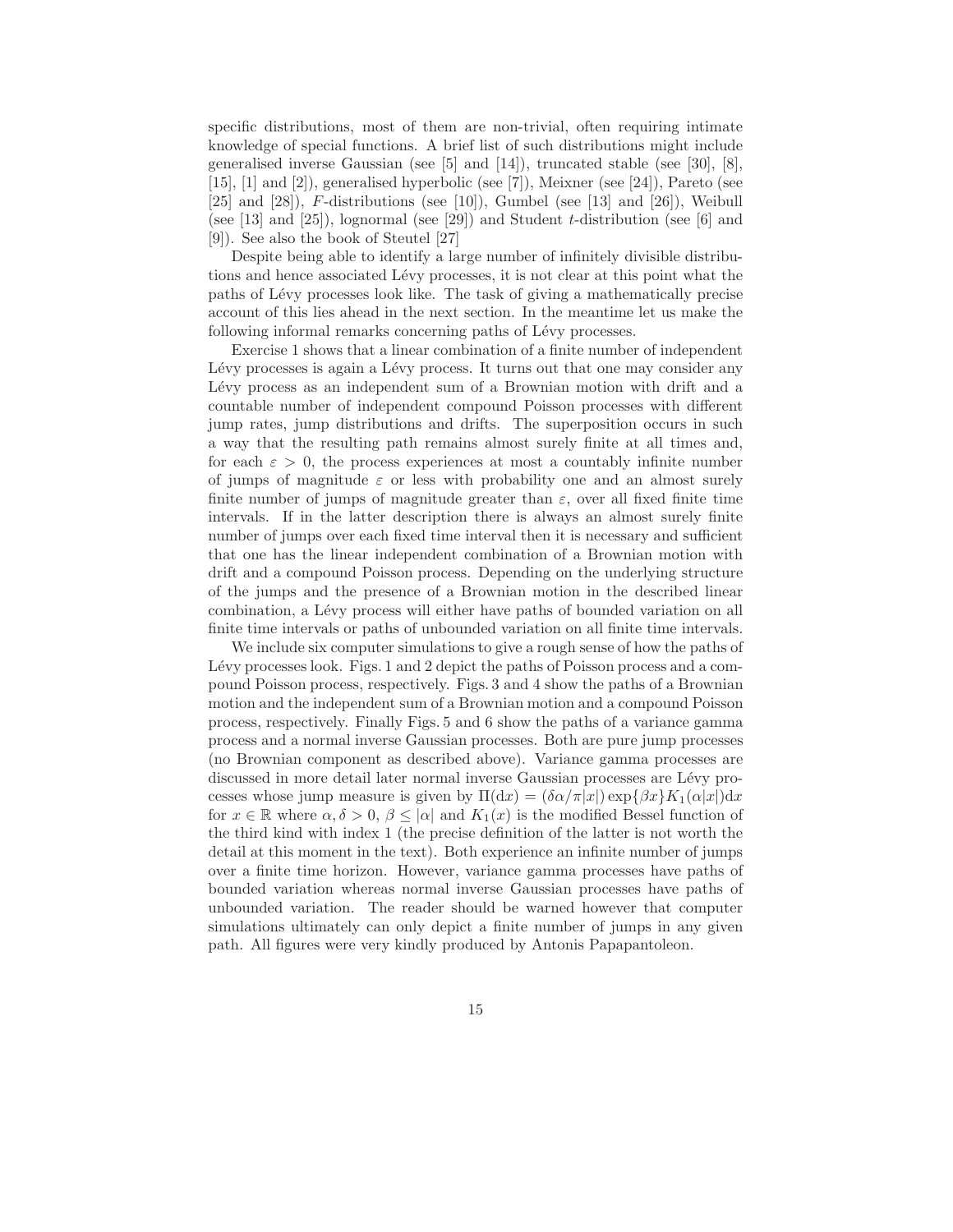## 3 The Lévy-Itô decomposition intuitively

One of our main objectives for the remainder of this text is to establish a rigorous understanding of the structure of the paths of Lévy processes. The way we shall do this is to prove the assertion in Theorem 1.2 that given any characteristic exponent,  $\Psi$ , belonging to an infinitely divisible distribution, there exists a Lévy process with the same characteristic exponent. This will be done by establishing the so-called Lévy–Itô decomposition which describes the structure of a general Lévy process in terms of three independent auxiliary Lévy processes, each with different types of path behaviour.

According to Theorem 1.1, any characteristic exponent  $\Psi$  belonging to an infinitely divisible distribution can be written, after some simple reorganisation, in the form

$$
\Psi(\theta) = \left\{ i a \theta + \frac{1}{2} \sigma^2 \theta^2 \right\} \n+ \left\{ \Pi(\mathbb{R} \setminus (-1, 1)) \int_{|x| \ge 1} (1 - e^{i\theta x}) \frac{\Pi(dx)}{\Pi(\mathbb{R} \setminus (-1, 1))} \right\} \n+ \left\{ \int_{0 < |x| < 1} (1 - e^{i\theta x} + i\theta x) \Pi(dx) \right\}
$$
\n(3.1)

for all  $\theta \in \mathbb{R}$  where  $a \in \mathbb{R}$ ,  $\sigma \ge 0$  and  $\Pi$  is a measure on  $\mathbb{R} \setminus \{0\}$  satisfying  $\int_{\mathbb{R}} (1 \wedge$  $(x^2) \Pi(dx) < \infty$ . Note that the latter condition on  $\Pi$  implies that  $\Pi(A) < \infty$  for all Borel A such that 0 is in the interior of  $A^c$  and particular that  $\Pi(\mathbb{R}\setminus (-1, 1)) \in$  $[0, \infty)$ . In the case that  $\Pi(\mathbb{R}\setminus (-1, 1)) = 0$  one should think of the second bracket in (3.1) as absent. Call the three brackets in (3.1)  $\Psi^{(1)}$ ,  $\Psi^{(2)}$  and  $\Psi^{(3)}$ . The essence of the Lévy–Itô decomposition revolves around showing that  $\Psi^{(1)}$ ,  $\Psi^{(2)}$ and  $\Psi^{(3)}$  all correspond to the characteristic exponents of three different types of Lévy processes. Therefore  $\Psi$  may be considered as the characteristic exponent of the independent sum of these three Lévy processes which is again a Lévy process (cf. Exercise 1). Indeed, as we have already seen in the previous section,  $\Psi^{(1)}$  and  $\Psi^{(2)}$  correspond, respectively, to a linear Brownian motion with drift,  $X^{(1)} = \{X_t^{(1)} : t \ge 0\}$  where

$$
X_t^{(1)} = \sigma B_t - at, \ t \ge 0 \tag{3.2}
$$

and a compound Poisson process, say  $X^{(2)} = \{X_t^{(2)} : t \ge 0\}$ , where,

$$
X_t^{(2)} = \sum_{i=1}^{N_t} \xi_i, \ t \ge 0,
$$
\n(3.3)

 $\{N_t : t \geq 0\}$  is a Poisson process with rate  $\Pi(\mathbb{R} \setminus (-1,1))$  and  $\{\xi_i : i \geq 1\}$  are independent and identically distributed with distribution  $\Pi(dx)/\Pi(\mathbb{R}\setminus(-1,1))$ concentrated on  $\{x : |x| > 1\}$  (unless  $\Pi(\mathbb{R}\setminus(-1,1)) = 0$  in which case  $X^{(2)}$  is the process which is identically zero).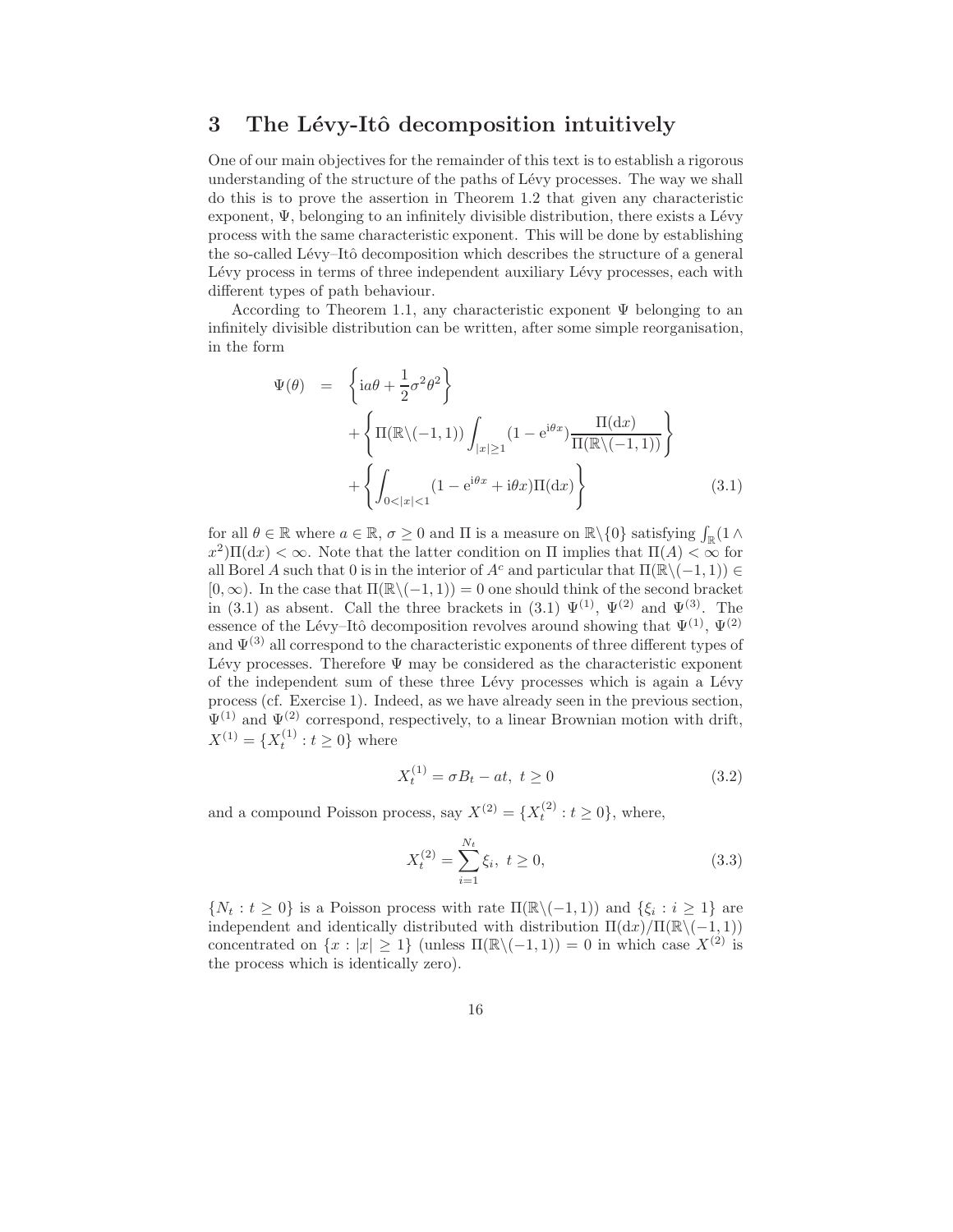The proof of existence of a Lévy process with characteristic exponent given by (3.1) thus boils down to showing the existence of a Lévy process,  $X^{(3)}$ , whose characteristic exponent is given by  $\Psi^{(3)}$ . Noting that

$$
\int_{0<|x|<1} (1 - e^{i\theta x} + i\theta x) \Pi(dx)
$$
\n
$$
= \sum_{n\geq 0} \left\{ \lambda_n \int_{2^{-(n+1)} \leq |x| < 2^{-n}} (1 - e^{i\theta x}) F_n(dx) + i\theta \lambda_n \left( \int_{2^{-(n+1)} \leq |x| < 2^{-n}} x F_n(dx) \right) \right\},
$$
\n(3.4)

where  $\lambda_n = \Pi(\{x : 2^{-(n+1)} \le |x| < 2^{-n}\})$  and

$$
F_n(\mathrm{d}x) = \lambda_n^{-1} \Pi(\mathrm{d}x)|_{\{x:2^{-(n+1)} \le |x| < 2^{-n}\}}
$$

(again with the understanding that the *n*th integral is absent if  $\lambda_n = 0$ ). It would appear from (3.4) that the process  $X^{(3)}$  consists of the superposition of (at most) a countable number of independent compound Poisson processes with different arrival rates and additional linear drift. To understand the mathematical sense of this superposition we shall look at related square integrable martingales. This is done in subsequent sections, but let us now conclude this discussion with a statement of our objectives in the form of a theorem.

The identification of a Lévy process,  $X$  as the independent sum of processes  $X^{(1)}$ ,  $X^{(2)}$  and  $X^{(3)}$  is attributed to Lévy [19] and Itô [11] (see also [12]) and is thus known as the *Lévy–Itô decomposition*. Formally speaking and in a little more detail we quote the Lévy–Itô decomposition in the form of a theorem.

**Theorem 3.1** *(Lévy–Itô decomposition) Given any*  $a \in \mathbb{R}$ ,  $\sigma \geq 0$  *and measure* Π *concentrated on* R\{0} *satisfying*

$$
\int_{\mathbb{R}} (1 \wedge x^2) \Pi(dx) < \infty,
$$

*there exists a probability space on which three independent Lévy processes exist,*  $X^{(1)}$ ,  $X^{(2)}$  and  $X^{(3)}$  where  $X^{(1)}$  is a linear Brownian motion given by  $(3.2)$ ,  $X^{(2)}$ *is a compound Poisson process given by*  $(3.3)$  *and*  $X^{(3)}$  *is a square integrable martingale with characteristic exponent given by*  $\Psi^{(3)}$ *. By taking*  $X = X^{(1)} +$  $X^{(2)} + X^{(3)}$  we see that the conclusion of Theorem 1.2 holds, that there exists a probability space on which a Lévy process is defined with characteristic exponent

$$
\Psi(\theta) = a\mathbf{i}\theta + \frac{1}{2}\sigma^2\theta^2 + \int_{\mathbb{R}} (1 - e^{\mathbf{i}\theta x} + \mathbf{i}\theta x \mathbf{1}_{(|x| < 1)}) \Pi(\mathrm{d}x) \tag{3.5}
$$

*for*  $\theta \in \mathbb{R}$ *.*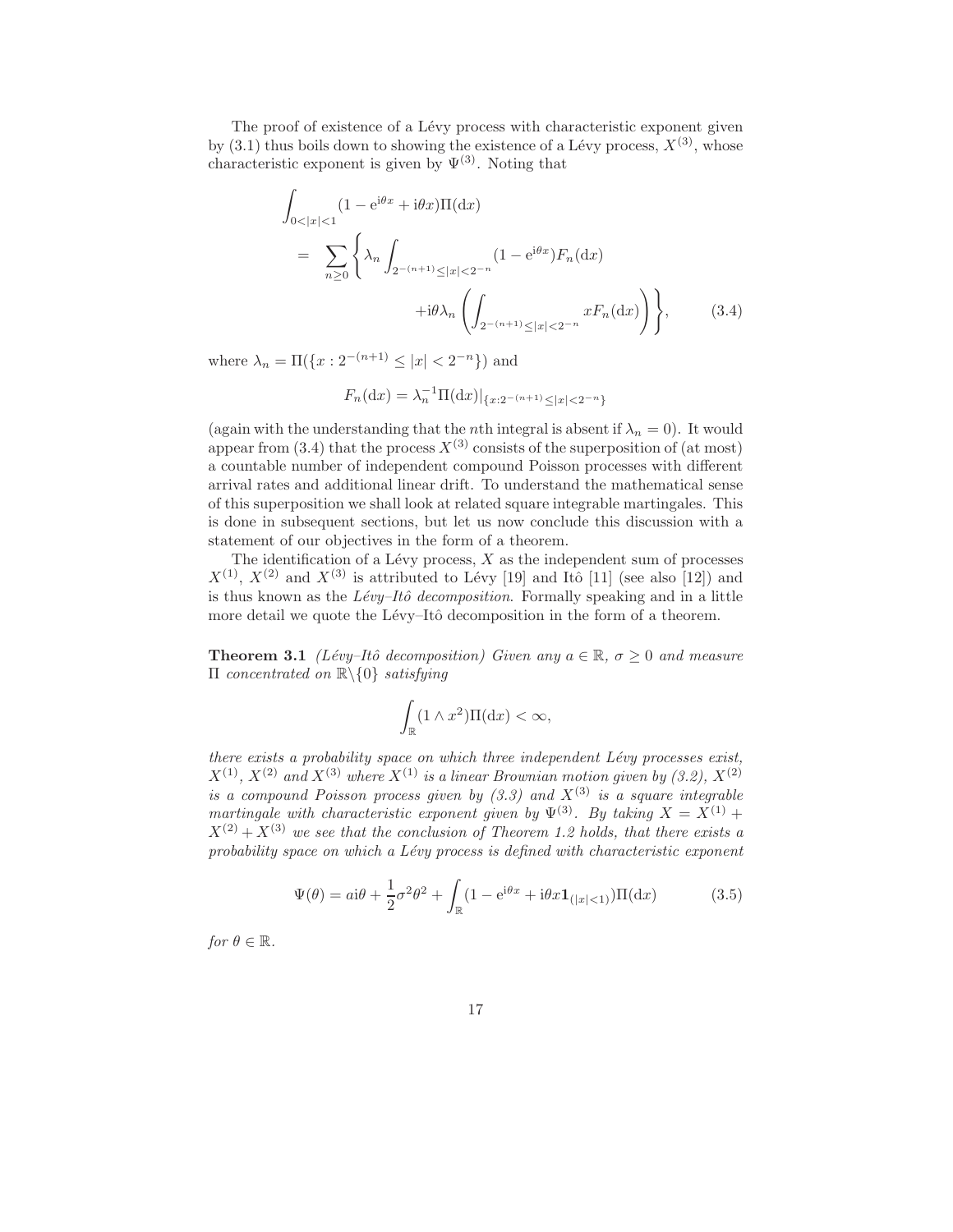## 4 The Lévy-Itô decomposition rigorously

In this section we deal with some technical issues concerning square integrable martingales built from compound Poisson processes which form the the basis of the proof of the Lévy-Itô decomposition. We begin by reminding ourselves of some of the fundamentals about square integrable martingales and then move to the proof of the Lévy-Itô decomposition.

#### 4.1 Square integrable martingales

Fix a time horizon  $T > 0$ . Let us assume that  $(\Omega, \mathcal{F}, \{\mathcal{F}_t^* : t \in [0, T]\}, \mathbb{P})$  is a filtered probability space in which the filtration  $\{\mathcal{F}_t^* : t \geq 0\}$  is complete with respect to the null sets of  $\mathbb P$  and right continuous in the sense that  $\mathcal F_t^* = \bigcap_{s>t} \mathcal F_s^*$ .

**Definition 4.1** *Fix*  $T > 0$ . *Define*  $\mathcal{M}_T^2 = \mathcal{M}_T^2(\Omega, \mathcal{F}, \{\mathcal{F}_t^* : t \in [0, T]\}, \mathbb{P})$  *to be the space of real valued, zero mean right-continuous, square integrable* P*martingales with respect to the given filtration over the finite time period*  $[0, T]$ .

One luxury that follows from the assumptions on  $\{\mathcal{F}_t^* : t \geq 0\}$  is that any zero mean square integrable martingale with respect to the latter filtration has a right continuous version which is also a member of  $\mathcal{M}_T^2$ . Recall that  $M' = \{M'_t : t \in [0, T]\}$  is a version of M if it is defined on the same probability space and  $\{\exists t \in [0, T] : M'_t \neq M_t\}$  is measurable with zero probability.

It is straightforward to deduce that  $\mathcal{M}_T^2$  is a vector space over the real numbers with zero element  $M_t = 0$  for all  $t \in [0, T]$  and all  $\omega \in \Omega$ . In fact, as we shall shortly see,  $\mathcal{M}_T^2$  is a Hilbert space<sup>4</sup> with respect to the inner product

$$
\langle M, N \rangle = \mathbb{E} \left( M_T N_T \right),
$$

where  $M, N \in \mathcal{M}_T^2$ . It is left to the reader to verify the fact that  $\langle \cdot, \cdot \rangle$  forms an inner product. The only mild technical difficulty in this verification is showing that for  $M \in \mathcal{M}_{T}^2$ ,  $\langle M, M \rangle = 0$  implies that  $M = 0$ , the zero element. Note however that if  $\langle M, M \rangle = 0$  then by Doob's Maximal Inequality, which says that for  $M \in \mathcal{M}_T^2$ ,

$$
\mathbb{E}\left(\sup_{0\leq s\leq T}M_s^2\right)\leq 4\mathbb{E}\left(M_T^2\right),\tag{4.1}
$$

we have that  $\sup_{0 \le t \le T} M_t = 0$  almost surely. Since  $M \in \mathcal{M}_T^2$  is right continuous it follows necessarily that  $M_t = 0$  for all  $t \in [0, T]$  with probability one.

As alluded to above, we can show without too much difficulty that  $\mathcal{M}_T^2$  is a Hilbert space. To do that we are required to show that given  $\{M^{(n)}: n =$ 

<sup>&</sup>lt;sup>4</sup>Recall that  $\langle \cdot, \cdot \rangle : L \times L \to \mathbb{R}$  is an inner product on a vector space L over the reals if it satisfies the following properties for  $f, g \in L$  and  $a, b \in \mathbb{R}$ ; (i)  $\langle af + bg, h \rangle = a \langle f, h \rangle + b \langle g, h \rangle$ for all  $h \in L$ , (ii)  $\langle f, g \rangle = \langle g, f \rangle$ , (iii)  $\langle f, f \rangle \ge 0$  and (iv)  $\langle f, f \rangle = 0$  if and only if  $f = 0$ .

For each  $f \in L$  let  $||f|| = \langle f, f \rangle^{1/2}$ . The pair  $(L, \langle \cdot, \cdot \rangle)$  are said to form a Hilbert space if all sequences,  $\{f_n : n = 1, 2, ...\}$  in L that satisfy  $||f_n - f_m|| \to 0$  as  $m, n \to \infty$ , so called Cauchy sequences, have a limit which exists in L.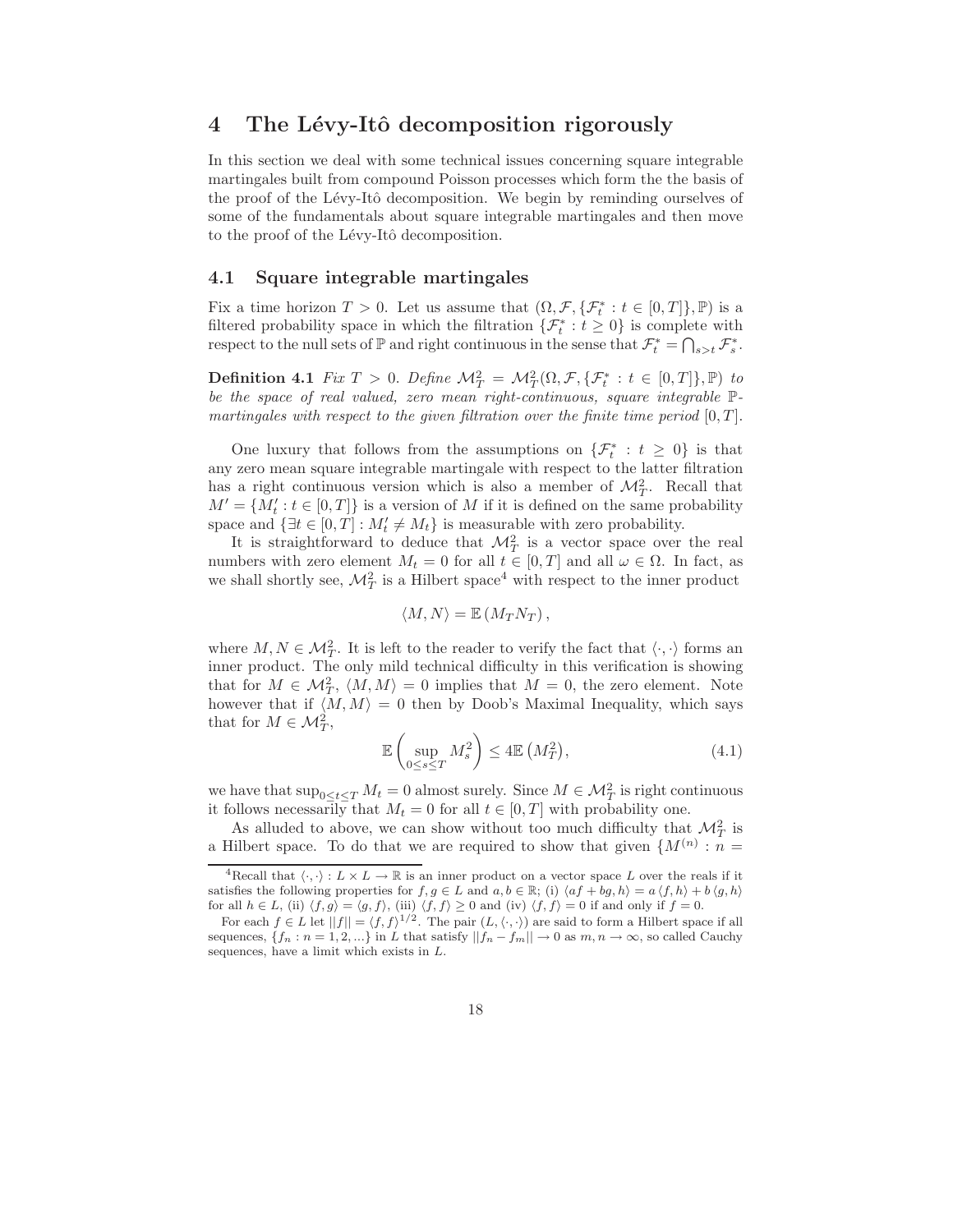1, 2, ...} is a Cauchy sequence of martingales taken from  $\mathcal{M}_T^2$  then there exists an  $M \in \mathcal{M}^2$  such that

$$
\left\|M^{(n)}-M\right\|\to 0
$$

as  $n \uparrow \infty$  where  $\|\cdot\| := \langle \cdot, \cdot \rangle^{1/2}$ . To this end let us assume that the sequence of processes  $\{M^{(n)}: n = 1, 2, ...\}$  is a Cauchy sequence, in other words,

$$
\left\{\mathbb{E}\left[\left(M_T^{(m)} - M_T^{(n)}\right)^2\right]\right\}^{1/2} \to 0 \text{ as } m, n \uparrow \infty.
$$

Necessarily then the sequence of *random variables*  $\{M_T^{(k)}\}$  $T^{(k)}$  :  $k \geq 1$ } is a Cauchy sequence in the Hilbert space of zero mean, square integrable random variables defined on  $(\Omega, \mathcal{F}_T, \mathbb{P})$ , say  $L^2(\Omega, \mathcal{F}_T, \mathbb{P})$ , endowed with the inner product  $\langle M, N \rangle = \mathbb{E}(MN)$ . Hence there exists a limiting variable, say  $M_T$  in  $L^2(\Omega, \mathcal{F}_T, \mathbb{P})$  satisfying

$$
\left\{\mathbb{E}\left[ (M_T^{(n)} - M_T)^2 \right] \right\}^{1/2} \to 0
$$

as  $n \uparrow \infty$ . Define the martingale M to be the right continuous version<sup>5</sup> of

$$
\mathbb{E}\left(M_T|\mathcal{F}_t^*\right) \text{ for } t \in [0,T]
$$

and note that by definition

$$
\left\|M^{(n)}-M\right\|\to 0
$$

as *n* tends to infinity. Clearly it is an  $\mathcal{F}_t^*$ -adapted process and by Jensen's inequality

$$
\mathbb{E}\left(M_t^2\right) = \mathbb{E}\left(\mathbb{E}\left(M_T|\mathcal{F}_t^*\right)^2\right) \n\leq \mathbb{E}\left(\mathbb{E}\left(M_T^2|\mathcal{F}_t^*\right)\right) \n= \mathbb{E}\left(M_T^2\right)
$$

which is finite. Hence Cauchy sequences converge in  $\mathcal{M}_T^2$  and we see that  $\mathcal{M}_T^2$ is indeed a Hilbert space.

Having reminded ourselves of some relevant properties of the space of square integrable martingales, let us consider a special class of martingale within the latter class that are also Lévy processes and which are key to the proof of the Lévy-Itô decomposition.

Henceforth, we shall suppose that  $\{\xi_i : i \geq 1\}$  is a sequence of i.i.d. random variables with common law  $F$  (which does not assign mass to the origin) and that  $N = \{N_t : t \geq 0\}$  is a Poisson process with rate  $\lambda > 0$ .

<sup>&</sup>lt;sup>5</sup>Here we use the fact that  $\{\mathcal{F}_t^* : t \in [0,T]\}$  is complete and right continuous.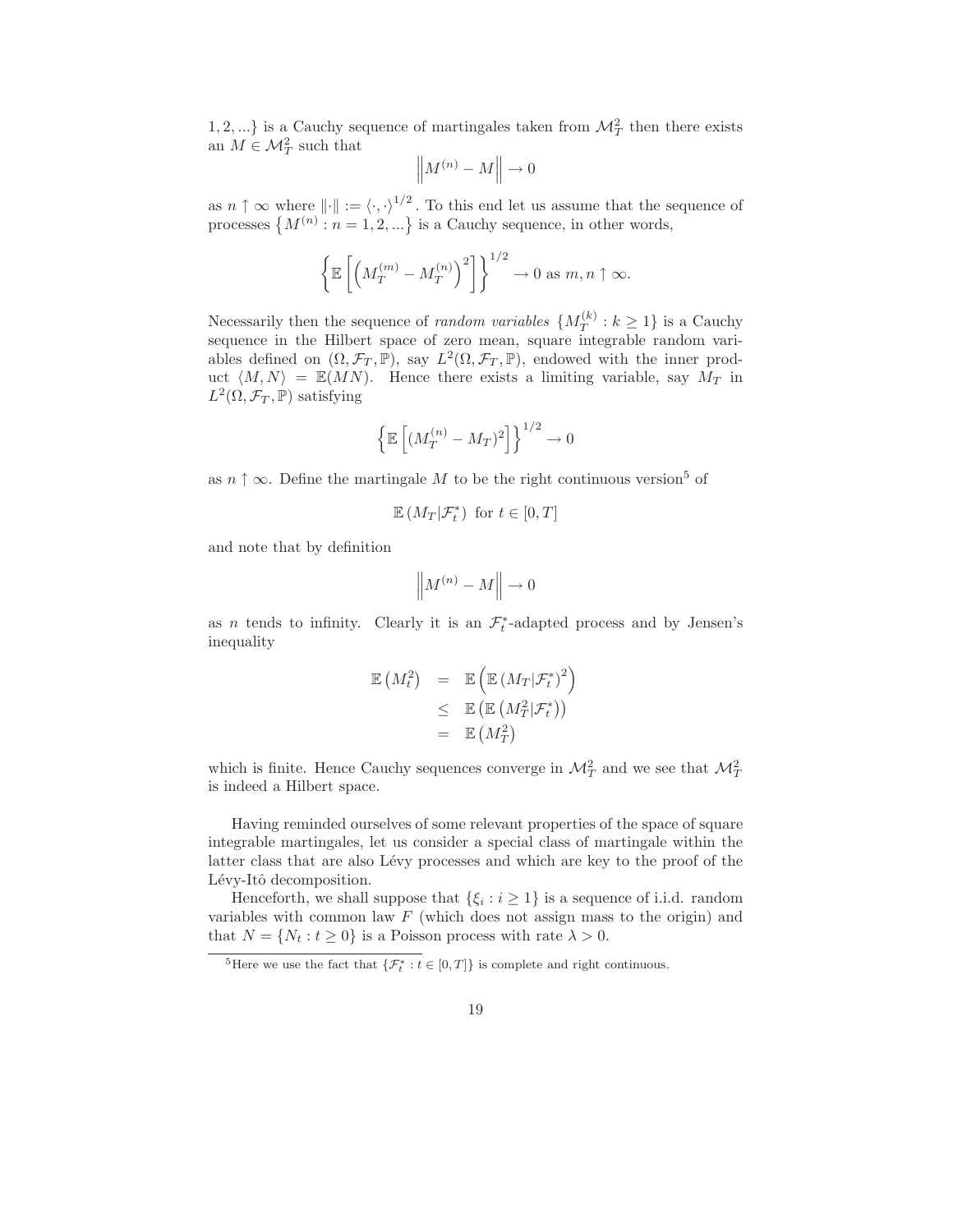**Lemma 4.1** *Suppose that*  $\int_{\mathbb{R}} |x| F(\mathrm{d}x) < \infty$ *.* 

(i) *The process*  $M = \{M_t : t \geq 0\}$  *where* 

$$
M_t := \sum_{i=1}^{N_t} \xi_i - \lambda t \int_{\mathbb{R}} x F(\mathrm{d}x)
$$

*is a martingale with respect to its natural filtration.*

(ii) If moreover  $\int_{\mathbb{R}} x^2 F(\mathrm{d}x) < \infty$  then M is a square integrable martingale such *that*

$$
\mathbb{E}(M_t^2) = \lambda t \int_{\mathbb{R}} x^2 F(\mathrm{d}x).
$$

Proof. For the first part, note that M has stationary and independent increments (in fact, as seen earlier, it is a Lévy process). Hence if we define  $\mathcal{F}_t = \sigma(M_s : s \le t)$  then for  $t \ge s \ge 0$ 

$$
\mathbb{E}(M_t|\mathcal{F}_s) = M_s + \mathbb{E}(M_t - M_s|\mathcal{F}_s) = M_s + \mathbb{E}(M_{t-s}).
$$

Hence it suffices to prove that for all  $u \geq 0$ ,  $\mathbb{E}(M_u) = 0$ . However the latter is evident since, by a classical computation (left to the reader) which utilizes the independence of N and  $\{\xi_i : i \geq 0\},\$ 

$$
\mathbb{E}\left(\sum_{i=1}^{N_t}\xi_i\right)=\lambda t\mathbb{E}(\xi_1)=\lambda t\int_{\mathbb{R}}xF(\mathrm{d}x).
$$

Note that this computation also shows that  $\mathbb{E}|M_t| < \infty$  for each  $t \geq 0$ .

For the second part, using the independence and distributional properties if N and  $\{\xi_i : i \geq 1\}$  we have that

$$
\mathbb{E}(M_t^2) = \mathbb{E}\left[\left(\sum_{i=1}^{N_t} \xi_i\right)^2\right] - \lambda^2 t^2 \left(\int_{\mathbb{R}} xF(\mathrm{d}x)\right)^2
$$
  
\n
$$
= \mathbb{E}\left(\sum_{i=1}^{N_t} \xi^2\right) + \mathbb{E}\left(\sum_{i=1}^{N_t} \sum_{j=1}^{N_t} \mathbf{1}_{\{j\neq i\}} \xi_i \xi_j\right) - \lambda^2 t^2 \left(\int_{\mathbb{R}} xF(\mathrm{d}x)\right)^2
$$
  
\n
$$
= \lambda t \int_{\mathbb{R}} x^2 F(\mathrm{d}x) + \mathbb{E}(N_t^2 - N_t) \left(\int_{\mathbb{R}} xF(\mathrm{d}x)\right)^2 - \lambda^2 t^2 \left(\int_{\mathbb{R}} xF(\mathrm{d}x)\right)^2
$$
  
\n
$$
= \lambda t \int_{\mathbb{R}} x^2 F(\mathrm{d}x) + \lambda^2 t^2 \left(\int_{\mathbb{R}} x^2 F(\mathrm{d}x)\right)^2 - \lambda^2 t^2 \left(\int_{\mathbb{R}} xF(\mathrm{d}x)\right)^2
$$
  
\n
$$
= \lambda t \int_{\mathbb{R}} x^2 F(\mathrm{d}x)
$$

as required.

П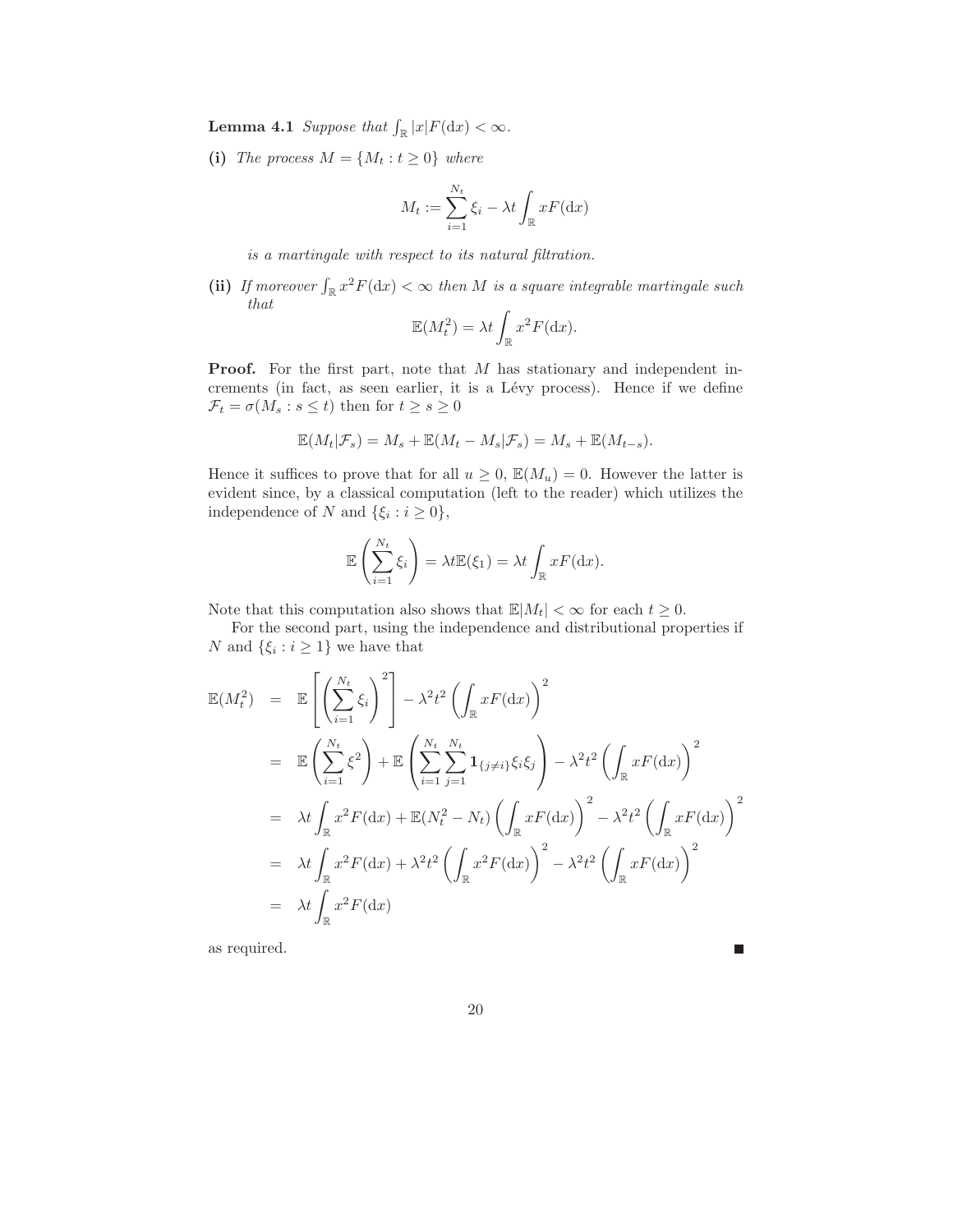If we recall the intuition in the discussion following (3.4) then our interest in the type of martingales described in Lemma 4.1 (which are also Lévy processes) as far as the Lévy-Itô decomposition is concerned is tantamount to understanding how to superimpose a countably infinite number of such processes together so that the resulting sum converges in an appropriate sense. Precisely this point is tackled in the next theorem.

We need to introduce some notation first. Suppose that for each  $n = 1, 2, 3, ...$ the process  $N^{(n)} = \{N_t^{(n)} : t \geq 0\}$  is a Poisson process with rate  $\lambda_n \geq 0$ . Here we understand the process  $N_t^{(n)} = 0$  for all  $t \geq 0$  if  $\lambda_n = 0$ . We shall also assume that the processes  $N^{(n)}$  are mutually independent. Moreover, for each  $n = 1, 2, 3, \dots$  let us introduce the i.i.d. sequences  $\{\xi_i^{(n)}\}$  $i_i^{(n)}: i = 1, 2, 3, ...\}$  (which are themselves mutually independent sequences) with common distribution  $F_n$ which does not assign mass to the origin and which satisfies  $\int x^2 F_n(\mathrm{d}x) < \infty$ . Associated with each pair  $(\lambda_n, F_n)$  is the square integrable martingale described in Lemma 4.1 which we denote by  $M^{(n)} = \{M_t^{(n)} : t \geq 0\}$ . Suppose that we denote by  $\{\mathcal{F}_t^{(n)}: t \geq 0\}$  as the natural filtration generated by the process  $M^{(n)}$ , then we can put all processes  $\{M^{(n)}: n \geq 1\}$  on the same probability space and take them as martingales with respect to the common filtration

$$
\mathcal{F}_t:=\sigma(\bigcup_{n\geq 1}\mathcal{F}_t^{(n)})
$$

which we may also assume without loss of generality is taken in its completed and right continuous form<sup>6</sup>.

#### Theorem 4.1 *If*

$$
\sum_{n\geq 1} \lambda_n \int_{\mathbb{R}} x^2 F_n(\mathrm{d}x) < \infty \tag{4.2}
$$

*then there exists a Lévy process*  $X = \{X_t : t \geq 0\}$  *defined on the same probability space as the processes*  $\{M^{(n)} : n \geq 1\}$  *which is also a square integrable martingale and whose characteristic exponent is given by*

$$
\Psi(\theta) = \int_{\mathbb{R}} (1 - e^{i\theta x} + i\theta x) \sum_{n \ge 1} \lambda_n F_n(\mathrm{d}x)
$$

*for all*  $\theta \in \mathbb{R}$  *such that the for each fixed*  $T > 0$ *,* 

$$
\lim_{k \uparrow \infty} \mathbb{E} \left[ \sup_{t \leq T} \left( X_t - \sum_{n=1}^k M_t^{(n)} \right)^2 \right] = 0.
$$

**Proof.** First note that by linearity of conditional expectation,  $\sum_{n=1}^{k} M^{(k)}$  is a square integrable martingale. In fact, since, by independence and the martingale

<sup>&</sup>lt;sup>6</sup>That is to say, if  $\mathcal{F}_t$  is not right continuous then we may work instead with  $\mathcal{F}_t^* = \bigcap_{s>t} \mathcal{F}_s$ .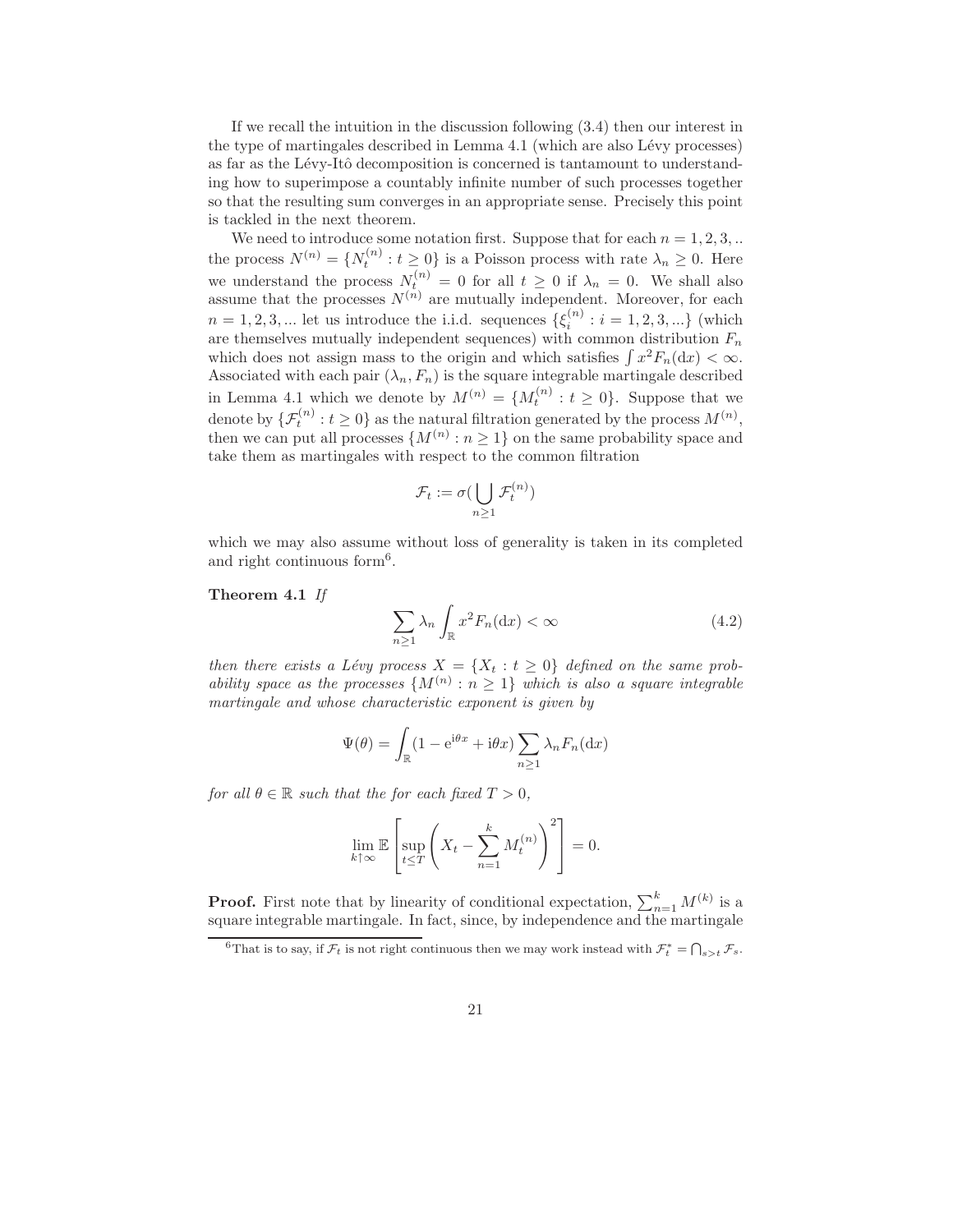property, for  $i \neq j$  we have  $\mathbb{E}(M_t^{(i)}M_t^{(j)}) = \mathbb{E}(M_t^{(i)})\mathbb{E}(M_t^{(j)}) = 0$ , it follows that

$$
\mathbb{E}\left[\left(\sum_{n=1}^{k} M_t^{(n)}\right)^2\right] = \sum_{n=1}^{k} \mathbb{E}\left[(M_t^{(n)})^2\right] = t \sum_{n=1}^{k} \lambda_n \int_{\mathbb{R}} x^2 F_n(\mathrm{d}x) < \infty \tag{4.3}
$$

where the last equality follows by the assumption (4.2).

Fix  $T > 0$ . We now claim that the sequence  $\{X^{(k)} : k \geq 1\}$  is a Cauchy sequence with respect to  $||\cdot||$  where  $X^{(k)} = \{X_t^{(k)} : 0 \le t \le T\}$  and

$$
X_t^{(k)} = \sum_{n=1}^k M_t^{(n)}.
$$

To see why, note that for  $k \geq l$ , similar calculations to those in (4.3) show that

$$
||X^{(k)} - X^{(l)}||^2 = \mathbb{E}[(X_T^{(k)} - X_T^{(l)})^2] = T \sum_{n=l}^{k} \lambda_n \int_{\mathbb{R}} x^2 F_n(\mathrm{d}x)
$$

which tends to zero as  $k, l \uparrow \infty$  by the assumption (4.2). It follows that there exists a martingale, say  $X = \{X_t : 0 \le t \le T\}$  with respect to the filtration  $\{\mathcal{F}_t: 0 \le t \le T\}$  such that  $||X - X^{(k)}|| \to 0$  as  $k \uparrow \infty$ . Thanks to Doob's maximal inequality (4.1), it follows moreover that

$$
\lim_{k \uparrow \infty} \mathbb{E}(\sup_{0 \le t \le T} (X_t - X_t^{(k)})^2) = 0. \tag{4.4}
$$

From (4.4) it is implicit one-dimensional and hence finite-dimensional distributions of  $X^{(k)}$  converge to those of X. Consequently since the processes  $X^{(k)}$  are all Lévy processes, for all  $0 \leq s \leq t \leq T$ ,

$$
\mathbb{E}(\mathrm{e}^{\mathrm{i}\theta(X_t - X_s)}) = \lim_{k \uparrow \infty} \mathbb{E}(\mathrm{e}^{\mathrm{i}\theta(X_t^{(k)} - X_s^{(k)})})
$$

$$
= \lim_{k \uparrow \infty} \mathbb{E}(\mathrm{e}^{\mathrm{i}\theta X_{t-s}^{(k)}})
$$

$$
= \mathbb{E}(\mathrm{e}^{\mathrm{i}\theta X_{t-s}})
$$

showing that X has stationary and independent increments. From Section 2.2 we see that for all  $t \geq 0$ 

$$
\mathbb{E}(\mathrm{e}^{\mathrm{i}\theta X_t^{(k)}}) = \prod_{n=1}^k \mathbb{E}(\mathrm{e}^{\mathrm{i}\theta M_t^{(n)}}) = \exp\left\{-\int_{\mathbb{R}} (1 - \mathrm{e}^{\mathrm{i}\theta x} + \mathrm{i}\theta x) \sum_{n=1}^k \lambda_n F_n(\mathrm{d}x)\right\}
$$

which converges to  $\exp{-\Psi(\theta)}$  as  $k \uparrow \infty$ . Note in particular that the last integral converges thanks to the assumption (4.2).

To show that  $X$  is a Lévy process we need only to deduce the paths of  $X$  are right continuous with left limits almost surely. However this is a direct result of the fact that, if  $D[0,T]$  is the space of functions  $f : [0,T] \to \mathbb{R}$  which are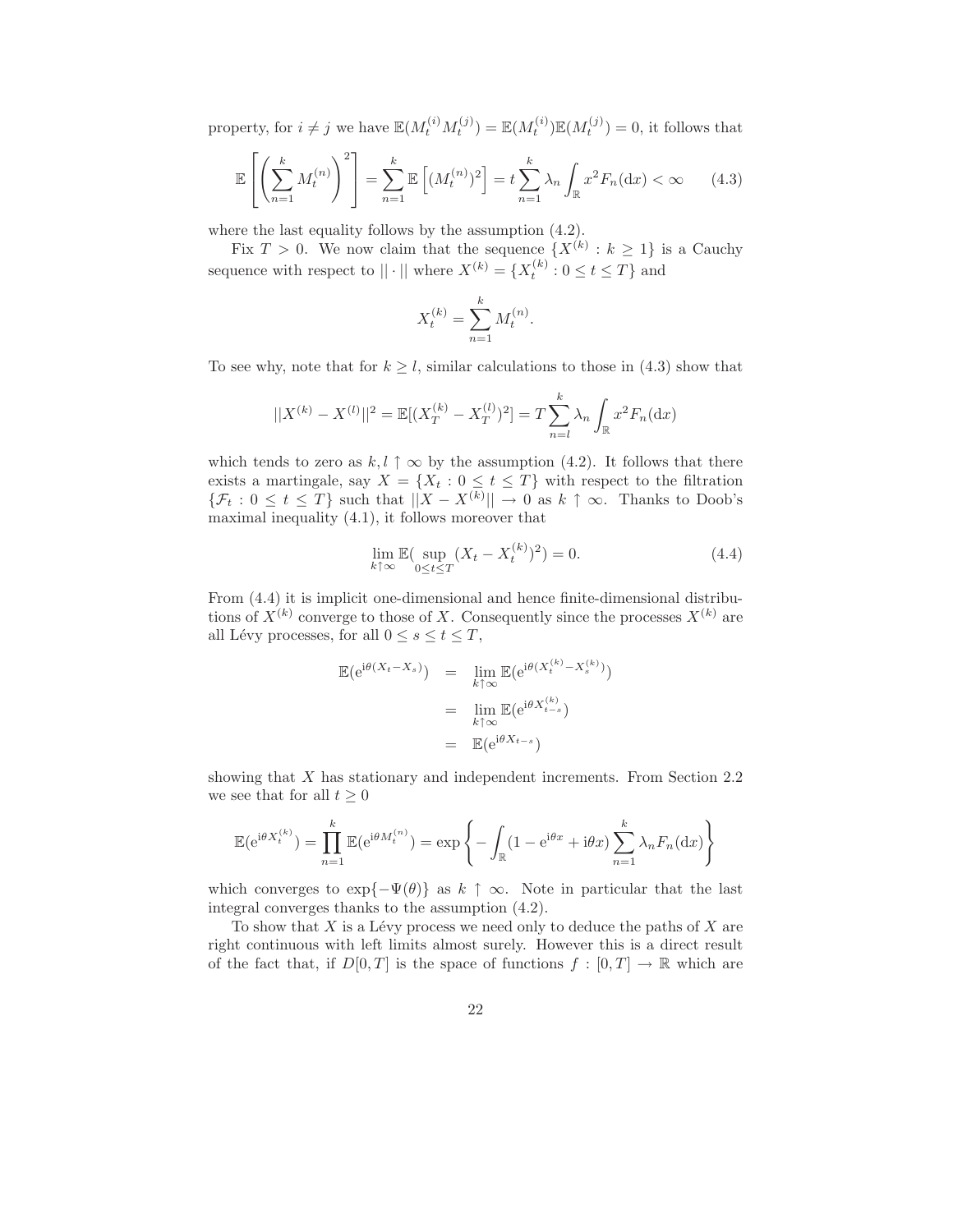right continuous with left limits, then  $D[0, T]$  is a closed space under the metric  $d(f,g) = \sup_{t \in [0,T]} |f(t) - g(t)|$  for  $f, g \in D[0,1]$ . See Exercise 8 for a proof of this fact.

There is one outstanding issue that needs to be dealt with to complete the proof. In principle the limiting process  $X$  depends on  $T$  and we need to dismiss this eventuality. Suppose we index X by the time horizon T, say  $X<sup>T</sup>$ . Using that for any two sequences of real numbers  $\{a_n\}$  and  $\{b_n\}$ ,  $\sup_n a_n^2 = (\sup_n |a_n|)^2$ and  $\sup_n |a_n + b_n| \leq \sup_n |a_n| + \sup_n |b_n|$ , we have together with an application of Minkowski's inequality that, when  $T_1 \leq T_2$ ,

$$
\mathbb{E}[\sup_{s\leq T_1} (X_t^{T_1} - X_t^{T_2})^2]^{1/2} \leq \mathbb{E}[\sup_{s\leq T_1} (X_t^{T_1} - X_t^{(k)})^2]^{1/2} + \mathbb{E}[\sup_{s\leq T_1} (X_t^{T_2} - X_t^{(k)})^2]^{1/2}.
$$

Hence taking limits as  $k \uparrow \infty$  we may appeal to (4.4) to deduce that the right hand side tends to 0. Consequently the two processes agree almost surely on the time horizon  $[0, T_1]$  and we may comfortably say that the limit X does indeed not depend on the time horizon T.

#### 4.2 Proof of the Lévy-Itô decomposition

We are now in a position to prove the Lévy-Itô decomposition.

Proof of Theorem 3.1. Recalling the decomposition (3.1) and the discussion thereafter, it suffices to prove the existence of the process  $X^{(3)}$  and that it has a countable number of discontinuities which are less than unity in magnitude over each finite time horizon. However this follows immediately from Theorem 4.1 when we take  $\lambda_n = \Pi({x : 2^{-(n+1)} \le |x| < 2^{-n}})$  and

$$
F_n(\mathrm{d}x) = \lambda_n^{-1} \Pi(\mathrm{d}x)|_{\{x:2^{-(n+1)} \le |x| < 2^{-n}\}}.
$$

Note in particular that

$$
\sum_{n=0}^{\infty} \lambda_n \int_{\mathbb{R}} x^2 F_n(\mathrm{d}x) = \int_{(-1,1)} x^2 \Pi(\mathrm{d}x) < \infty
$$

where the last inequality follows by assumption.

The fact that the processes  $X^{(1)}$ ,  $X^{(2)}$  and  $X^{(3)}$  may be constructed on the same probability space is simply a matter of constructing an appropriate product space which supports all the associated independent processes. Е

**Remark 4.1** In the case that  $\Pi(\mathbb{R}) < \infty$  the Lévy-Itô decomposition is somewhat overkill as in that case it is clear that  $(1 - e^{ix})$  is integrable on its own against  $\Pi$  so we may write instead

$$
\Psi(\theta) = \left\{ i\theta \left( a + \int_{0 < |x| < 1} x \Pi(dx) \right) + \frac{1}{2} \sigma^2 \theta^2 \right\} + \left\{ \Pi(\mathbb{R}) \int_{|x| \ge 1} (1 - e^{i\theta x}) \frac{\Pi(dx)}{\Pi(\mathbb{R})} \right\}
$$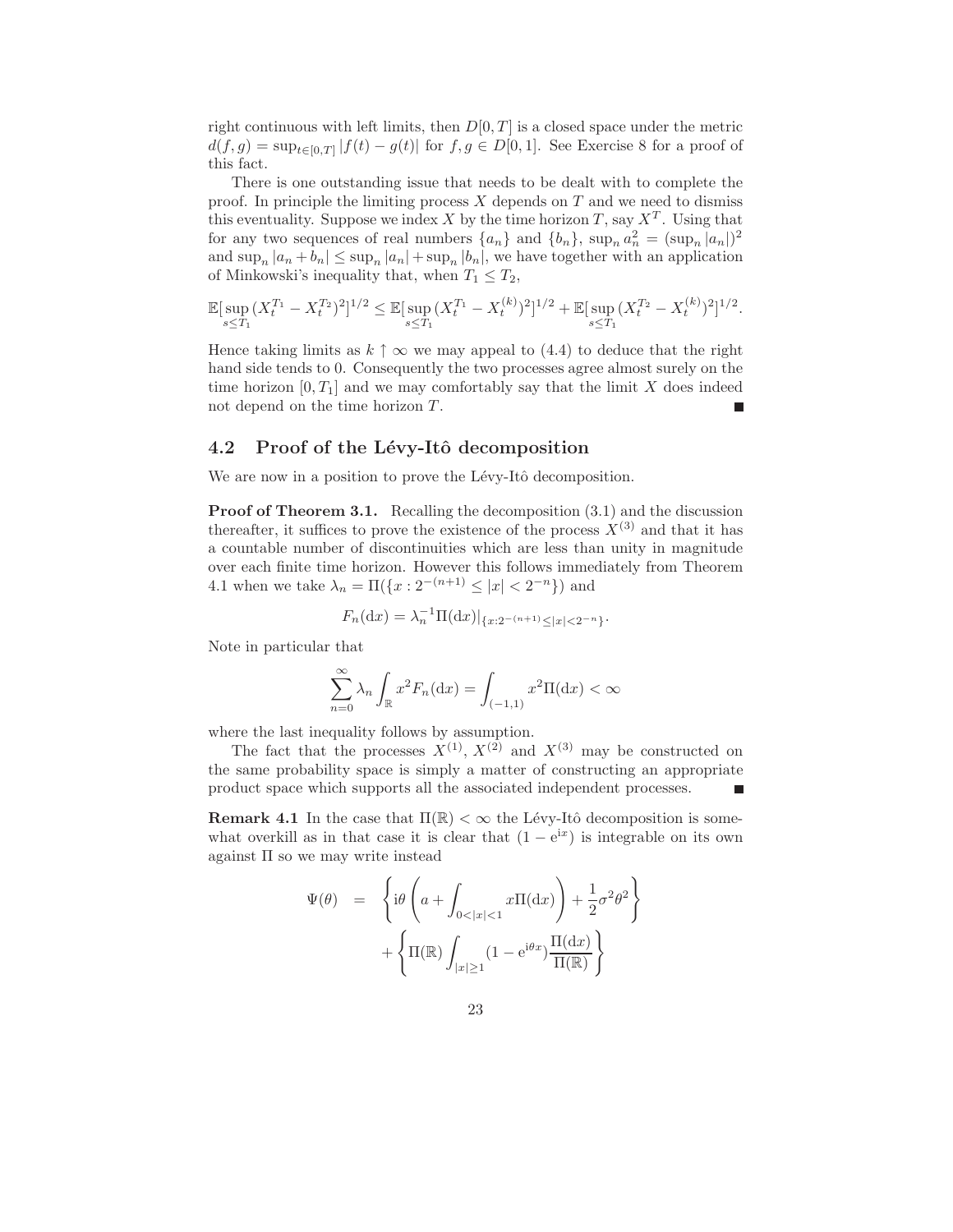showing that X is the independent sum of a linear Brownian motion and a compound Poisson process.

**Remark 4.2** Note that the Lévy-Itô decomposition indicates that when  $\Pi(\mathbb{R}) =$  $\infty$  the compound Poisson martingales associated with  $(\lambda_n, F_n)$  is such that the rate of arrival of the jumps increases and the size of the jump decreases as  $n$ tends to infinity. The contribution of these compound Poisson processes is thus to a countable infinity of arbitrarily small jumps. Note also that the use of the interval  $(-1, 1)$  is completely arbitrary in the construction. One could equally have constructed a sequence of compound Poisson processes martingales from the concentration of the measure Π on  $(-\alpha, \beta)$  for any  $\alpha, \beta > 0$ . The effect of this change would be that the constant  $a$  in the Lévy-Khintchine formula changes.

## 5 Path variation

The proof of the Lévy-Itô decomposition reveals a little more than the decomposition in Theorem 3.1. It provides us the necessary point of view to characterize precisely the almost sure path variation of the process.

Suppose that  $X$  is any Lévy process whose characteristic exponent we shall always refer to in the form (3.5). Moreover we shall talk about  $X^{(1)}$ ,  $X^{(2)}$ and  $X^{(3)}$  as the three components of the Lévy-Itô decomposition mentioned in Theorem 3.1.

If  $\sigma > 0$ , since it is known that Brownian motion has unbounded variation and since the continuous and discontinuous elements of the path of X make independent contributions to its variation, the latter must also have unboudned variation. In the case that  $\sigma = 0$  however, the Lévy process may have either bounded or unbounded variation. Since the process  $\tilde{X}^{(\tilde{2})}$  is a compound Poisson process, which obviously has paths of bounded variation, the variation of  $X$  boils down to the variation of  $X^{(3)}$  in this case.

Recall that we may see the process  $X^{(3)}$  as the uniform  $L^2$ -limit over finite time horizons of a sequence of partial sums of compound Poisson martingales  $X_t^{(k)} = \sum_{n=0}^k M_t^{(n)}$  for  $t \geq 0$ . Suppose in the aforementioned analysis we split the compound Poisson martingales into two sub-proceses containing the positive and negative jumps respectively. To be more precise, define

$$
M_t^{(n,+)} = \sum_{i=1}^{N_t^{(n)}} \xi_i^{(n)} \mathbf{1}_{(\xi_i^{(n)} > 0)} - t\lambda_n \int_{(0,\infty)} x F_n(\mathrm{d}x)
$$

and

$$
M_t^{(n,-)} = \sum_{i=1}^{N_t^{(n)}} |\xi_i^{(n)}| \mathbf{1}_{(\xi_i^{(n)} < 0)} - t\lambda_n \int_{(-\infty,0)} |x| F_n(\mathrm{d}x)
$$

for  $t \geq 0$  so that  $M_t^{(n,+)} = M_t^{(n)} - M_t^{(n,-)}$ . It is straightforward to check as before that the processes  $X^{(k,+)} := \sum_{n=0}^{k} M^{(n,+)}$  and  $X^{(k,-)} := \sum_{n=0}^{k} M^{(n,-)}$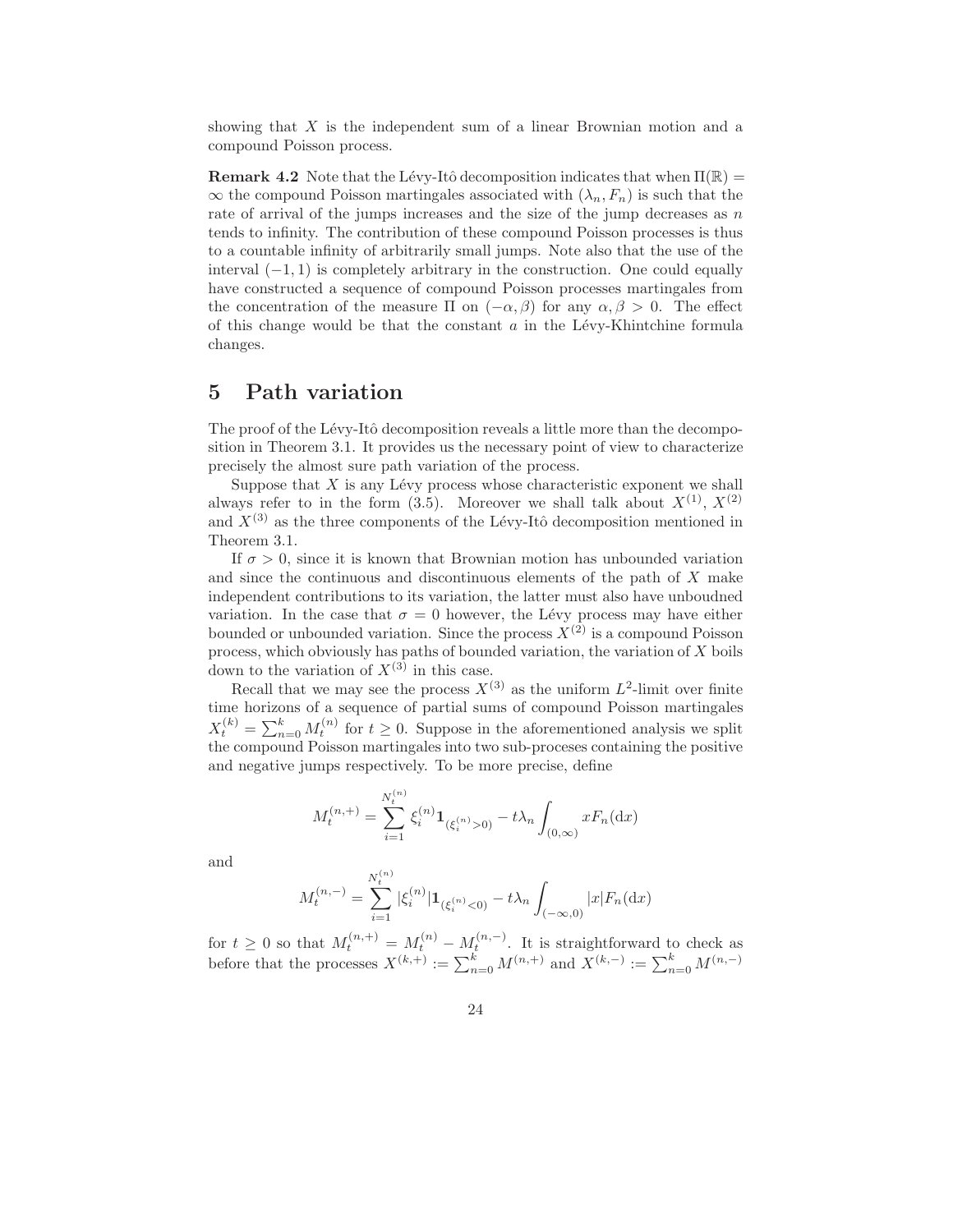are compound Poisson martingales that form Cauchy sequences which converge uniformly over finite time horizons in  $L^2$  to their limits which we denote by  $X^{(+)}$  and  $X^{(-)}$ . Moreover it is clear that necessarily  $X = X^{(+)} - X^{(-)}$ .

Next note that for each fixed  $t$ 

$$
C_t^{(k,+)} := X_t^{(k,+)} + t \int_{(0,\infty)} x \sum_{n=0}^k \lambda_n F_n(\mathrm{d}x) = \sum_{n=0}^k \sum_{i=1}^{N_t^{(n)}} \xi_i^{(n)} \mathbf{1}_{(\xi_i^{(n)}>0)}
$$

is increasing in  $k$  and therefore has a limit almost surely (which may be infinite). Since  $X_t^{(k,+)}$  converges in distribution to a non-degenerate random variable, it follows that

$$
\lim_{k \uparrow \infty} C_t^{(k, +)} < \infty \text{ a.s. } \Leftrightarrow \int_{(0, \infty)} x \sum_{n=0}^{\infty} \lambda_n F_n(\mathrm{d}x) < \infty
$$

With  $C^{(k,-)}$  defined in the obvious way it also follows that

$$
\lim_{k \uparrow \infty} C_t^{(k,-)} < \infty \text{ a.s.} \iff \int_{(-\infty,0)} |x| \sum_{n=0}^{\infty} \lambda_n F_n(\mathrm{d}x) < \infty
$$

and hence since

$$
\sum_{n=0}^{k} \sum_{i=1}^{N_t^{(n)}} \xi_i^{(n)} = X_t^{(k)} + t \int_{\mathbb{R}} x \sum_{n=0}^{k} \lambda_n F_n(\mathrm{d}x) = C_t^{(k,+)} - C_t^{(k,-)},
$$

the left hand side above is almost surely absolutely convergent if and only if

$$
\int_{\mathbb{R}} |x| \sum_{n=0}^{\infty} \lambda_n F_n(\mathrm{d}x) < \infty.
$$

The latter integral test is tantamount to saying

$$
\int_{(-1,1)} |x| \Pi(\mathrm{d}x) < \infty. \tag{5.1}
$$

The importance of the previous calculations is that it is straightforward to check that the variation of  $X^{(3)}$  over  $[0, t]$  is at least  $C_t^{(\infty, +)} + C_t^{(\infty, -)}$  which explodes if and only if (5.1) fails and, when it is well defined, is equal to

$$
C_t^{(\infty, +)} + C_t^{(\infty, -)} + t \int_{\mathbb{R}} x \sum_{n=0}^k \lambda_n F_n(\mathrm{d}x)
$$

which is almost surely finite if and only if (5.1) holds.

In conclusion we have the following result.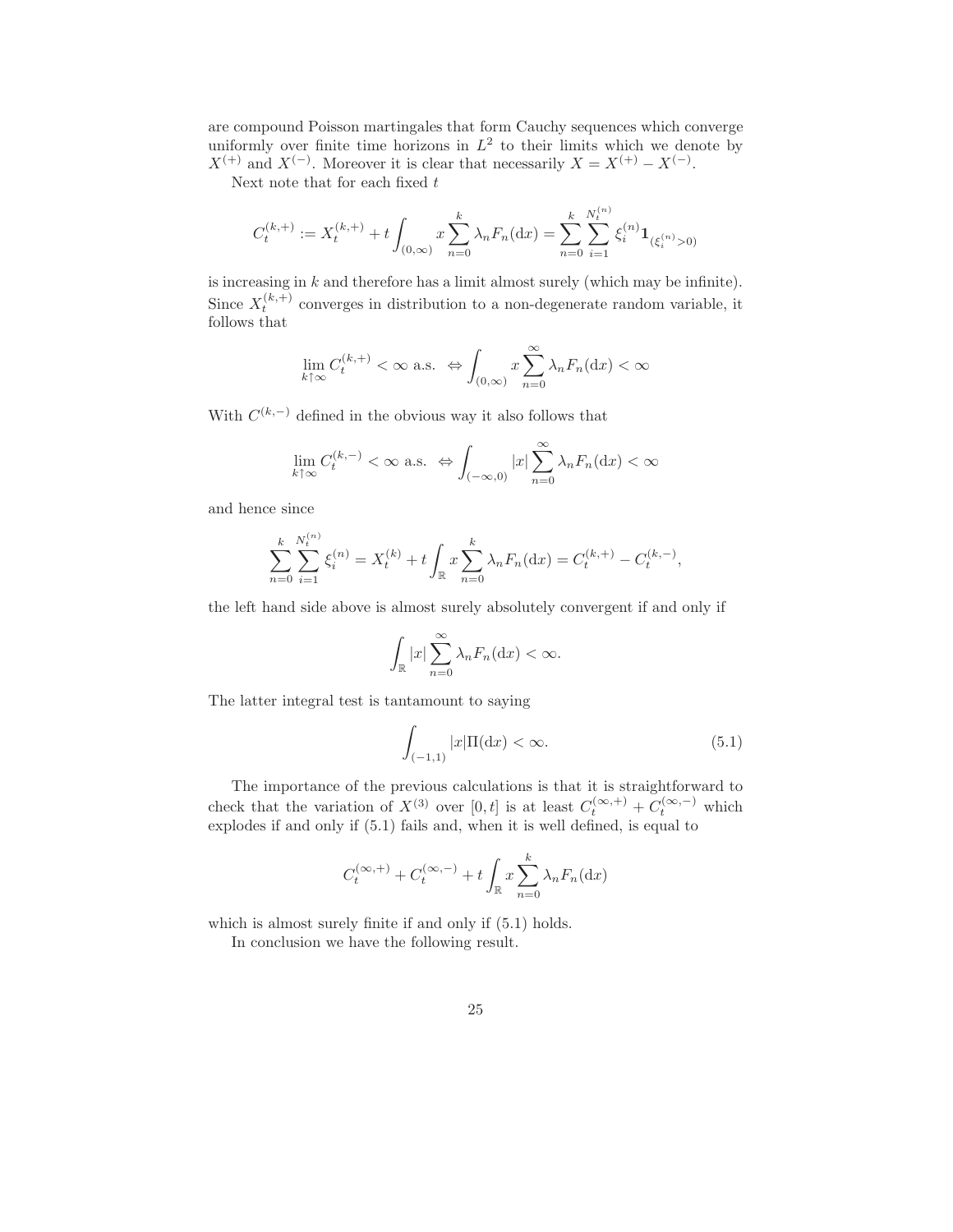Lemma 5.1 *Any Lévy process has paths of bounded variation if and only if* 

$$
\sigma = 0 \text{ and } \int_{(-1,1)} |x| \Pi(\mathrm{d}x) < \infty.
$$

In the case that X has bounded variation, we may express the process  $X^{(3)}$  in the, now meaningful, way

$$
X_t^{(3)} = \sum_{s \le t} \Delta X_s \mathbf{1}_{(|\Delta X_s| < 1)} - t \int_{(-1,1)} x \Pi(\mathrm{d}x)
$$

where  $\Delta X_s = X_s - X_{s-}$ . Note that there are only countably many times  $s \leq t$ for which  $\Delta X_s \neq 0$  on account of the fact that the paths are right continuous with left limits and hence the sum over a continuum of values  $s \leq t$  is in fact a sum over a countable set of times  $s \leq t$ . We may then write

$$
X_t = -at + \sum_{s \le t} \Delta X_s - t \int_{(-1,1)} x \Pi(dx).
$$
 (5.2)

Indeed the calculations above have shown that the sum  $\sum_{s \leq t} \Delta X_s$  is necessarily absolutely convergent almost surely.

Note that montone functions necessarily have bounded variation and hence a Lévy process is a subordinator only if it has paths of bounded variation. In that case inspecting (5.2) tells us the following.

Lemma 5.2 *A Lévy process is a subordinator if and only if it has paths of bounded variation,*  $\Pi(-\infty, 0) = 0$  *and* 

$$
\delta:=-a-\int_{(0,1)}x\Pi(\mathrm{d} x)\geq 0.
$$

*In that case the characteristic exponent may be written*

$$
\Psi(\theta) = -\mathrm{i}\delta\theta + \int_{(0,\infty)} (1 - \mathrm{e}^{\mathrm{i}\theta x}) \Pi(\mathrm{d}x).
$$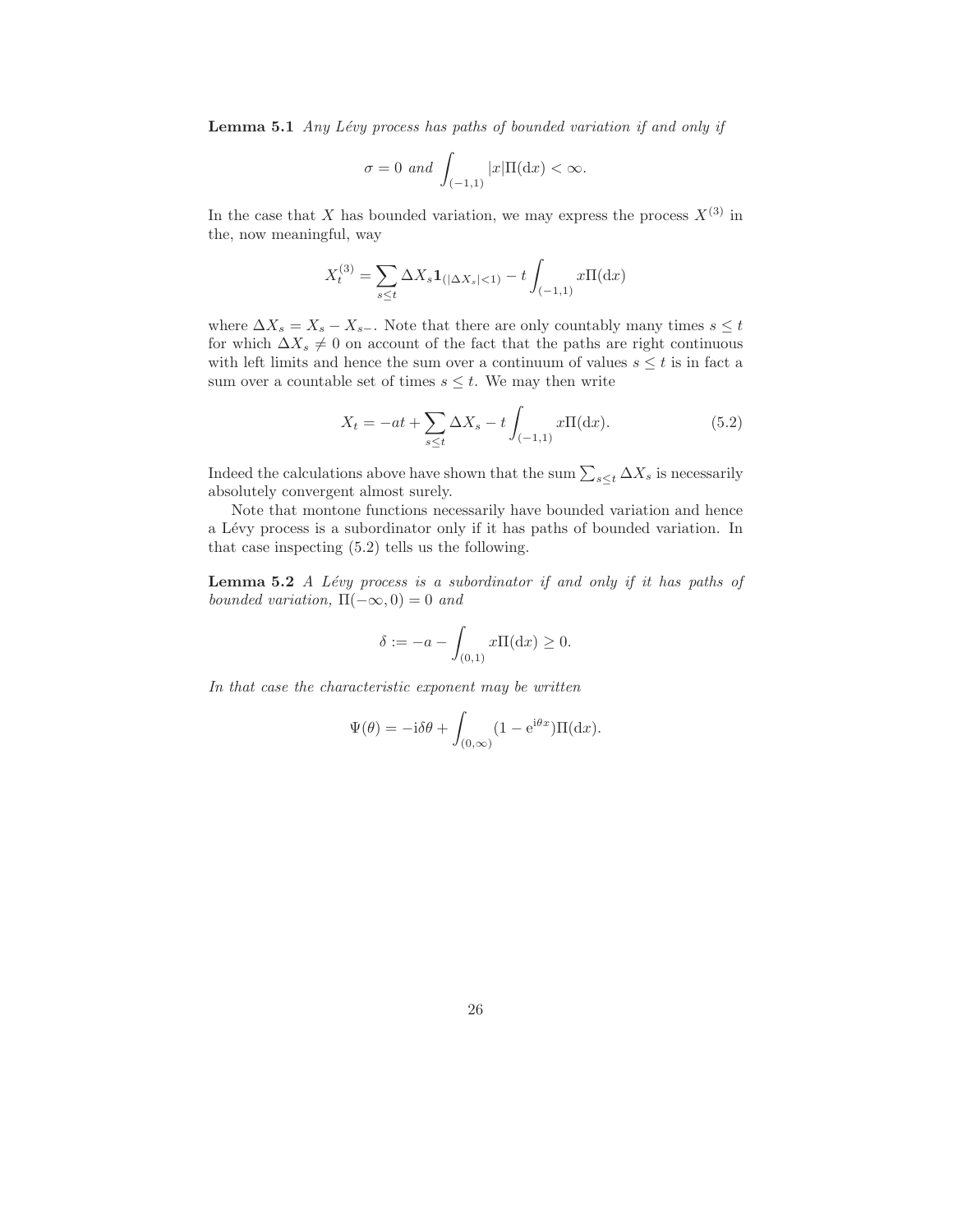## Exercises

Exercise 1 Using Definition 1.1, show that the sum of two (or indeed any finite number of) independent Lévy processes is again a Lévy process.

**Exercise 2** Suppose that  $S = \{S_n : n \geq 0\}$  is any random walk<sup>7</sup> and  $\Gamma_p$  is an independent random variable with a geometric distribution on  $\{0, 1, 2, ...\}$  with parameter p.

- (i) Show that  $\Gamma_p$  is infinitely divisible.
- (ii) Show that  $S_{\Gamma_p}$  is infinitely divisible.

Exercise 3 [Proof of Lemma 2.1] In this exercise we derive the Frullani identity.

(i) Show for any function f such that  $f'$  exists and is continuous and  $f(0)$  and  $f(\infty)$  are finite, that

$$
\int_0^\infty \frac{f(ax) - f(bx)}{x} dx = (f(0) - f(\infty)) \log \left(\frac{b}{a}\right),
$$

where  $b > a > 0$ .

(ii) By choosing  $f(x) = e^{-x}$ ,  $a = \alpha > 0$  and  $b = \alpha - z$  where  $z < 0$ , show that

$$
\frac{1}{(1-z/\alpha)^{\beta}} = e^{-\int_0^{\infty} (1-e^{zx})\frac{\beta}{x}e^{-\alpha x} dx}
$$

and hence by analytic extension show that the above identity is still valid for all  $z \in \mathbb{C}$  such that  $\Re z \leq 0$ .

**Exercise 4** Establishing formulae  $(2.5)$  and  $(2.6)$  from the Lévy measure given in (2.7) is the result of a series of technical manipulations of special integrals. In this exercise we work through them. In the following text we will use the gamma function  $\Gamma(z)$ , defined by

$$
\Gamma(z) = \int_0^\infty t^{z-1} e^{-t} dt
$$

for  $z > 0$ . Note the gamma function can also be analytically extended so that it is also defined on  $\mathbb{R}\setminus\{0,-1,-2,...\}$  (see [16]). Whilst the specific definition of the gamma function for negative numbers will not play an important role in this exercise, the following two facts that can be derived from it will. For  $z \in \mathbb{R}$  $\mathbb{R}\setminus\{0,-1,-2,...\}$  the gamma function observes the recursion  $\Gamma(1+z)=z\Gamma(z)$ and  $\Gamma(1/2) = \sqrt{\pi}$ .

<sup>&</sup>lt;sup>7</sup>Recall that  $S = \{S_n : n \ge 0\}$  is a random walk if  $S_0 = 0$  and for  $n = 1, 2, 3, ...$  the increments  $S_n - S_{n-1}$  are independent and identically distributed.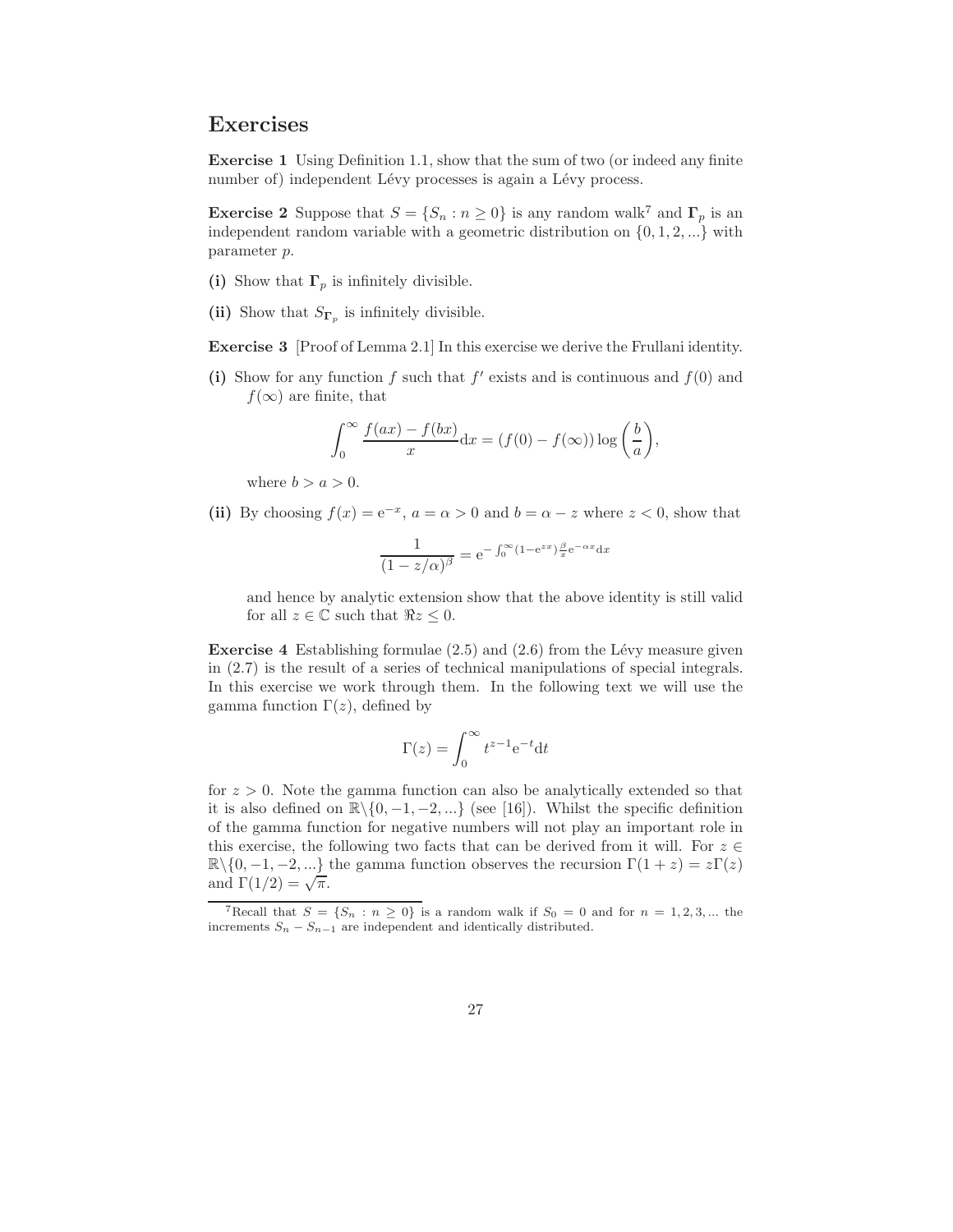(i) Suppose that  $0 < \alpha < 1$ . Prove that for  $u > 0$ ,

$$
\int_0^\infty (e^{-ur} - 1)r^{-\alpha - 1} dr = \Gamma(-\alpha)u^{\alpha}
$$

and show that the same equality is valid when  $-u$  is replaced by any complex number  $w \neq 0$  with  $\Re w \leq 0$ . Conclude by considering  $w = i$  that

$$
\int_0^\infty (1 - e^{ir}) r^{-\alpha - 1} dr = -\Gamma(-\alpha) e^{-i\pi\alpha/2}
$$
 (E.1)

as well as the complex conjugate of both sides being equal. Deduce (2.5) by considering the integral

$$
\int_0^\infty (1 - e^{i\xi \theta r}) r^{-\alpha - 1} dr
$$

for  $\xi = \pm 1$  and  $\theta \in \mathbb{R}$ . Note that you will have to take  $a = \eta$  $\int_{\mathbb{R}} x \mathbf{1}_{(|x|<1)} \Pi(dx)$ , which you should check is finite.

(ii) Now suppose that  $\alpha = 1$ . First prove that

$$
\int_{|x|<1} e^{i\theta x} (1-|x|) dx = 2\left(\frac{1-\cos\theta}{\theta^2}\right)
$$

for  $\theta \in \mathbb{R}$  and hence by Fourier inversion,

$$
\int_0^\infty \frac{1 - \cos r}{r^2} dr = \frac{\pi}{2}.
$$

Use this identity to show that for  $z > 0$ ,

$$
\int_0^{\infty} (1 - e^{irz} + izr1_{(r<1)}) \frac{1}{r^2} dr = \frac{\pi}{2} z + iz \log z - iz
$$

for some constant  $k \in \mathbb{R}$ . By considering the complex conjugate of the above integral establish the expression in (2.6). Note that you will need a different choice of a to part (i).

(iii) Now suppose that  $1 < \alpha < 2$ . Integrate (E.1) by parts to reach

$$
\int_0^\infty (e^{ir} - 1 - ir)r^{-\alpha - 1} dr = \Gamma(-\alpha)e^{-i\pi\alpha/2}.
$$

Consider the above integral for  $z = \xi \theta$ , where  $\xi = \pm 1$  and  $\theta \in \mathbb{R}$  and deduce the identity (2.5) in a similar manner to the proof in (i) and (ii).

**Exercise 5** Prove for any  $\theta \in \mathbb{R}$  that

$$
\exp{\{i\theta X_t + t\Psi(\theta)\}}, \ t \ge 0
$$

is a martingale where  $\{X_t : t \geq 0\}$  is a Lévy process with characteristic exponent Ψ.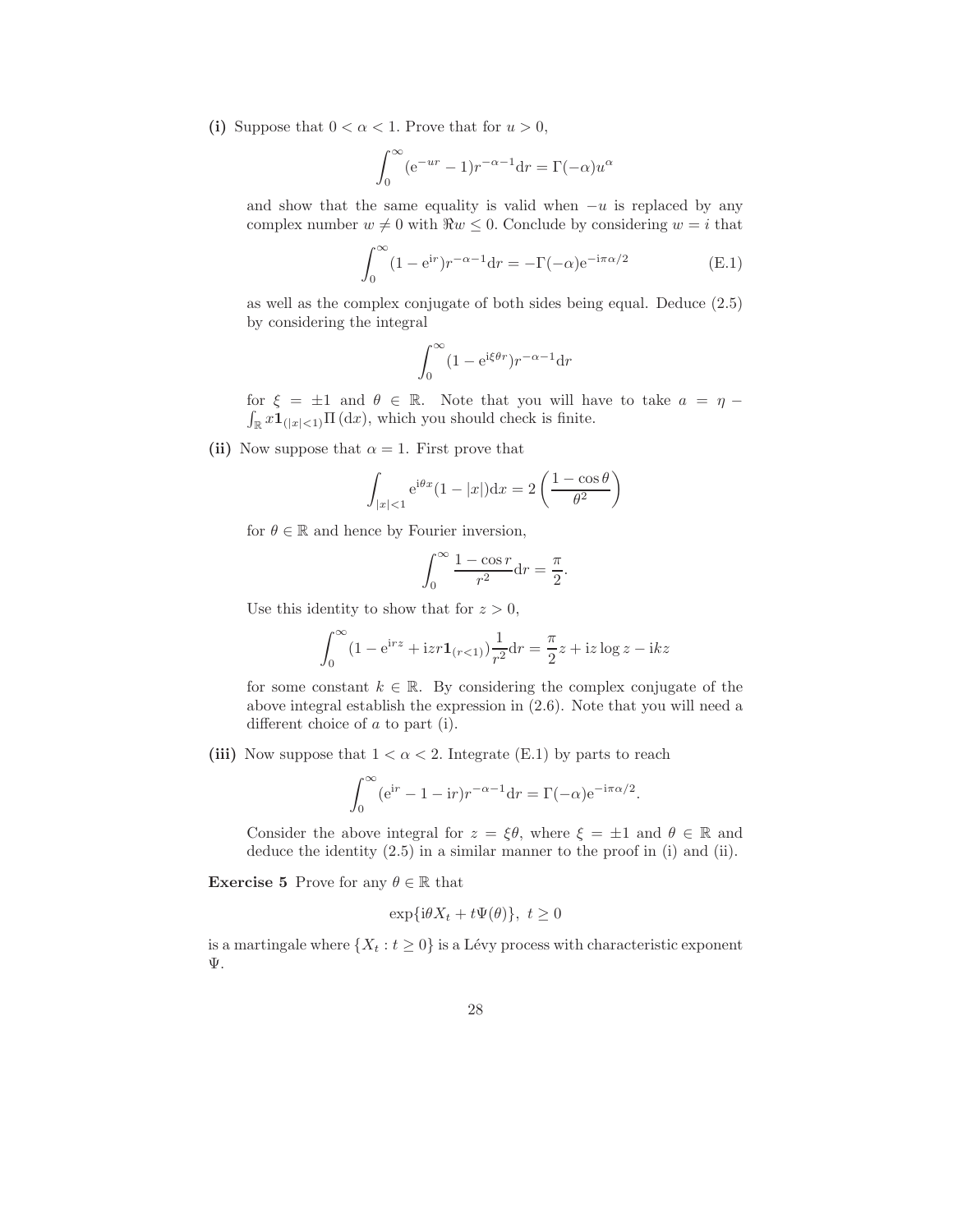Exercise 6 In this exercise we will work out in detail the features of the inverse Gaussian process discussed earlier on in this chapter. Recall that  $\tau = \{\tau_s : s \geq 0\}$ 0} is a non-decreasing Lévy process defined by  $\tau_s = \inf\{t \geq 0 : B_t + bt > s\},\$  $s \geq 0$ , where  $B = \{B_t : t \geq 0\}$  is a standard Brownian motion and  $b > 0$ .

(i) Argue along the lines of Exercise 5 to show that for each  $\lambda > 0$ ,

$$
e^{\lambda B_t - \frac{1}{2}\lambda^2 t}, \ t \ge 0
$$

is a martingale. Use Doob's Optional Sampling Theorem to obtain

$$
\mathbb{E}(\mathrm{e}^{-(\frac{1}{2}\lambda^2+b\lambda)\tau_s})=\mathrm{e}^{-\lambda s}.
$$

Use analytic extension to deduce further that  $\tau_s$  has characteristic exponent

$$
\Psi(\theta)=s(\sqrt{-2\mathrm{i}\theta+b^2}-b)
$$

for all  $\theta \in \mathbb{R}$ .

(ii) Defining the measure  $\Pi(\mathrm{d}x) = (2\pi x^3)^{-1/2} e^{-xb^2/2} dx$  on  $x > 0$ , check using (E.1) from Exercise 4 that

$$
\int_0^\infty (1 - e^{i\theta x}) \Pi(dx) = \Psi(\theta)
$$

for all  $\theta \in \mathbb{R}$ . Confirm that the triple  $(a, \sigma, \Pi)$  in the Lévy–Khintchine formula are thus  $\sigma = 0$ ,  $\Pi$  as above and  $a = -2sb^{-1} \int_0^b (2\pi)^{-1/2} e^{-y^2/2} dy$ .

(iii) Taking

$$
\mu_s(\mathrm{d}x) = \frac{s}{\sqrt{2\pi x^3}} e^{sb} e^{-\frac{1}{2}(s^2 x^{-1} + b^2 x)} \mathrm{d}x
$$

on  $x > 0$  show that

$$
\int_0^{\infty} e^{-\lambda x} \mu_s(dx) = e^{bs - s\sqrt{b^2 + 2\lambda}} \int_0^{\infty} \frac{s}{\sqrt{2\pi x^3}} e^{-\frac{1}{2}(\frac{s}{\sqrt{x}} - \sqrt{(b^2 + 2\lambda)x})^2} dx
$$
  
=  $e^{bs - s\sqrt{b^2 + 2\lambda}} \int_0^{\infty} \sqrt{\frac{2\lambda + b^2}{2\pi u}} e^{-\frac{1}{2}(\frac{s}{\sqrt{u}} - \sqrt{(b^2 + 2\lambda)u})^2} du.$ 

Hence by adding the last two integrals together deduce that

$$
\int_0^\infty e^{-\lambda x} \mu_s(\mathrm{d}x) = e^{-s(\sqrt{b^2 + 2\lambda} - b)}
$$

confirming both that  $\mu_s(dx)$  is a probability distribution as well as being the probability distribution of  $\tau_s$ .

**Exercise 7** Show that for a simple Brownian motion  $B = \{B_t : t > 0\}$  the first passage process  $\tau = {\tau_s : s > 0}$  (where  $\tau_s = \inf\{t \geq 0 : B_t \geq s\}$ ) is a stable process with parameters  $\alpha = 1/2$  and  $\beta = 1$ .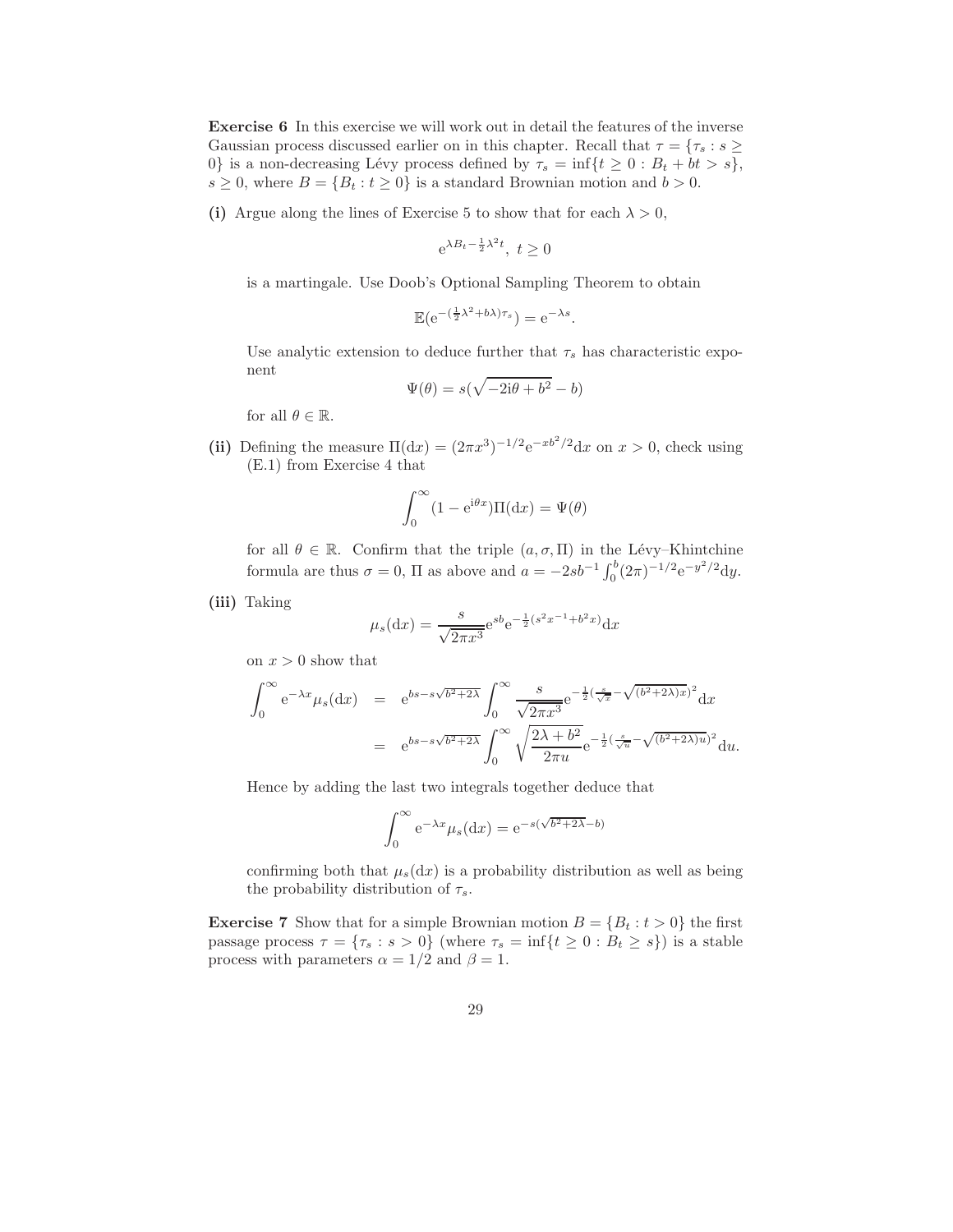**Exercise 8** Recall that  $D[0,1]$  is the space of functions  $f : [0,1] \to \mathbb{R}$  which are right continuous with left limits.

- (i) Define the norm  $||f|| = \sup_{x \in [0,1]} |f(x)|$ . Use the triangle inequality to deduce that  $D[0,1]$  is closed under uniform convergence with respect to the norm  $|| \cdot ||$ . That is to say, show that if  $\{f_n : n \geq 1\}$  is a sequence in  $D[0,1]$  and  $f: [0,1] \to \mathbb{R}$  such that  $\lim_{n \uparrow \infty} ||f_n - f|| = 0$  then  $f \in D[0,1]$ .
- (ii) Suppose that  $f \in D[0,1]$  and let  $\Delta = \{t \in [0,1] : |f(t) f(t-)| \neq 0\}$  (the set of discontinuity points). Show that  $\Delta$  is countable if  $\Delta_c$  is countable for all  $c > 0$  where  $\Delta_c = \{t \in [0, 1] : |f(t) - f(t-)| > c\}$ . Next fix  $c > 0$ . By supposing for contradiction that  $\Delta_c$  has an accumulation point, say x, show that the existence of either a left or right limit at  $x$  fails as it would imply that there is no left or right limit of f at x. Deduce that  $\Delta_c$  and hence  $\Delta$  is countable.

Exercise 9 The explicit construction of a Lévy process given in the Lévy–Itô decomposition begs the question as to whether one may construct examples of *deterministic* functions which have similar properties to those of the paths of Lévy processes. The objective of this exercise is to do precisely that. The reader is warned however, that this is purely an analytical exercise and one should not necessarily think of the paths of Lévy processes as being entirely similar to the functions constructed below in all respects.

(i) Let us recall the definition of the Cantor function which we shall use to construct a deterministic function which has bounded variation and that is right continuous with left limits and whose points of discontinuity are dense in its domain. Take the interval  $C_0 := [0, 1]$  and perform the following iteration. For  $n \geq 0$  define  $C_n$  as the union of intervals which remain when removing the middle third of each of the intervals which make up  $C_{n-1}$ . The Cantor set C is the limiting object,  $\bigcap_{n\geq 0} C_n$  and can be described by

$$
C = \{ x \in [0, 1] : x = \sum_{k \ge 1} \frac{\alpha_k}{3^k} \text{ such that } \alpha_k \in \{0, 2\} \text{ for each } k \ge 1 \}.
$$

One sees then that the Cantor set is simply the points in  $[0, 1]$  which omits numbers whose tertiary expansion contain the digit 1. To describe the Cantor function, for each  $x \in [0, 1]$  let  $j(x)$  be the smallest j for which  $\alpha_j = 1$  in the tertiary expansion of  $\sum_{k \geq 1} \alpha_k/3^k$  of x. If  $x \in C$  then  $j(x) = \infty$  and otherwise if  $x \in [0,1] \backslash C$  then  $1 \leq j(x) < \infty$ . The Cantor function is defined as follows

$$
f(x) = \frac{1}{2^{j(x)}} + \sum_{i=1}^{j(x)-1} \frac{\alpha_i}{2^{i+1}} \text{ for } x \in [0,1].
$$

Now consider the function  $g: [0,1] \to [0,1]$  given by  $g(x) = f^{-1}(x) - ax$ for  $a \in \mathbb{R}$ . Here we understand  $f^{-1}(x) = \inf \{ \theta : f(\theta) > x \}$ . Note that g is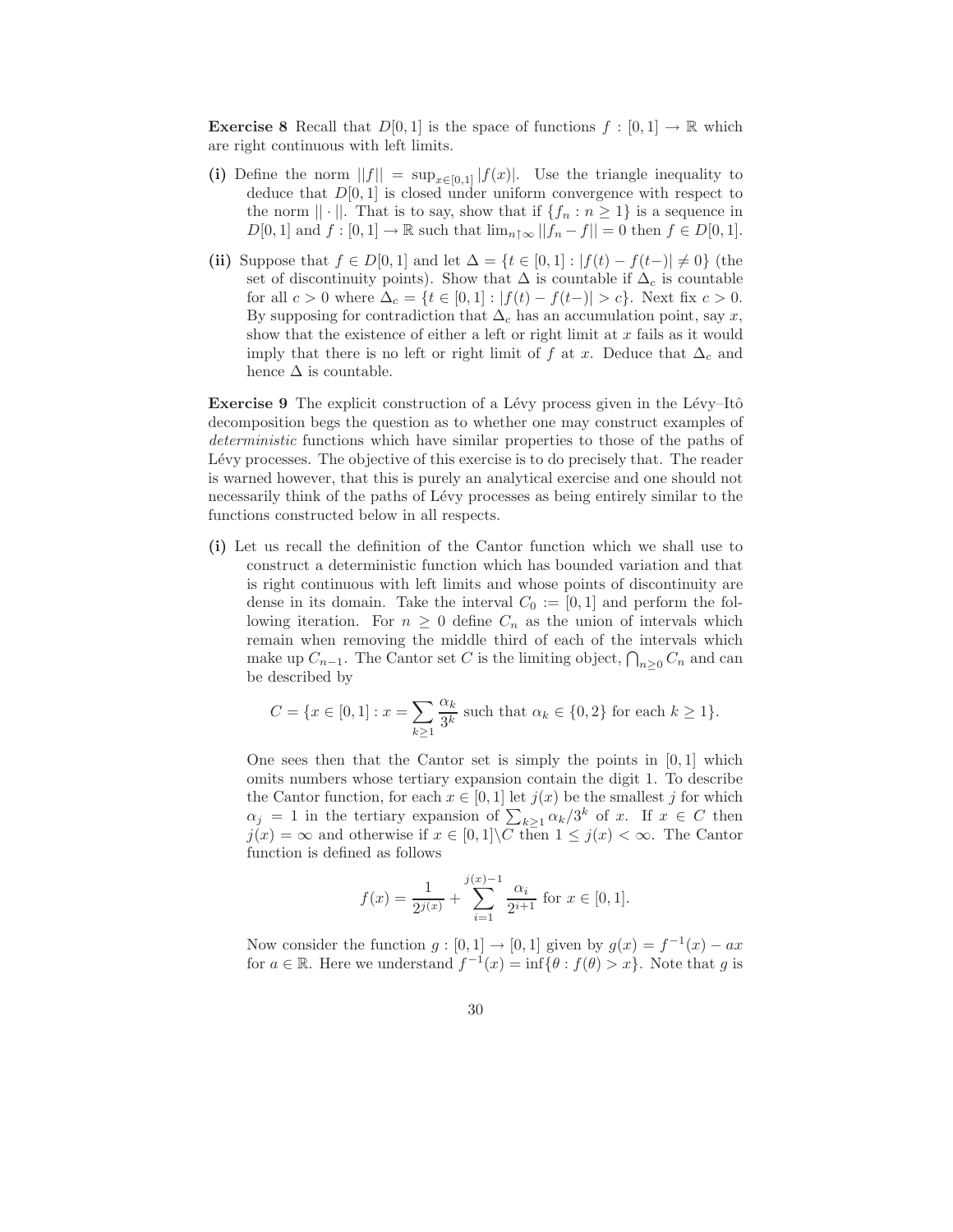monotone if and only if  $a \leq 0$ . Show that q has only positive jumps and the value of x for which g jumps form a dense set in  $[0, 1]$ . Show further that q has bounded variation on  $[0, 1]$ .

(ii) Now let us construct an example of a deterministic function which has unbounded variation, whose points of discontinuity are dense in its domain and that is right continuous with left limits. Denote by  $\mathbb{Q}_2$  the dyadic rationals. Consider a function  $J : [0, \infty) \to \mathbb{R}$  as follows. For all  $x \geq 0$ which are not in  $\mathbb{Q}_2$ , set  $J(x) = 0$ . It remains to assign a value for each  $x = a/2^n$  where  $a = 1, 3, 5, ...$  (even values of a cancel). Let

$$
J(a/2^n) = \begin{cases} 2^{-n} & \text{if } a = 1, 5, 9, \dots \\ -2^{-n} & \text{if } a = 3, 7, 11, \dots \end{cases}
$$

and define

$$
f(x) = \sum_{s \in [0, x] \cap \mathbb{Q}_2} J(s).
$$

Show that  $f$  is uniformly bounded on  $[0, 1]$ , is right continuous with left limits and has unbounded variation over [0, 1].

**Exercise 10** Show that any Lévy process of bounded variation may be written as the difference of two independent subordinators.

**Exercise 11** Suppose that  $X = \{X_t : t \geq 0\}$  is a Lévy process with characteristic exponent  $\Psi$  and  $\tau = {\tau_s : s \ge 0}$  is an independent subordinator with characteristic exponent Ξ. Show that  $Y = \{X_{\tau_s} : s \geq 0\}$  is again a Lévy process with characteristic exponent  $\Xi \circ i\Psi$ .

Exercise 12 This exercise gives another explicit example of a Lévy process; the variance gamma process, introduced by [21] for modelling financial data.

(i) Suppose that  $\Gamma = {\Gamma_t : t \geq 0}$  is a gamma subordinator with parameters  $\alpha, \beta$  and that  $B = \{B_t : t \geq 0\}$  is an independent standard Brownian motion. Show that for  $c \in \mathbb{R}$  and  $\sigma > 0$ , the variance gamma process

$$
X_t := c\Gamma_t + \sigma B_{\Gamma_t}, \ t \ge 0
$$

is a Lévy process with characteristic exponent

$$
\Psi(\theta) = \beta \log(1 - i\frac{\theta c}{\alpha} + \frac{\sigma^2 \theta^2}{2\alpha}).
$$

(ii) Show that the variance gamma process is equal in law to the Lévy process

$$
\Gamma^{(1)} - \Gamma^{(2)} = {\{\Gamma_t^{(1)} - \Gamma_t^{(2)} : t \ge 0\}},
$$

where  $\Gamma^{(1)}$  is a Gamma subordinator with parameters

$$
\alpha^{(1)} = \left(\sqrt{\frac{1}{4}\frac{c^2}{\alpha^2} + \frac{1}{2}\frac{\sigma^2}{\alpha}} + \frac{1}{2}\frac{c}{\alpha}\right)^{-1} \text{ and } \beta^{(1)} = \beta
$$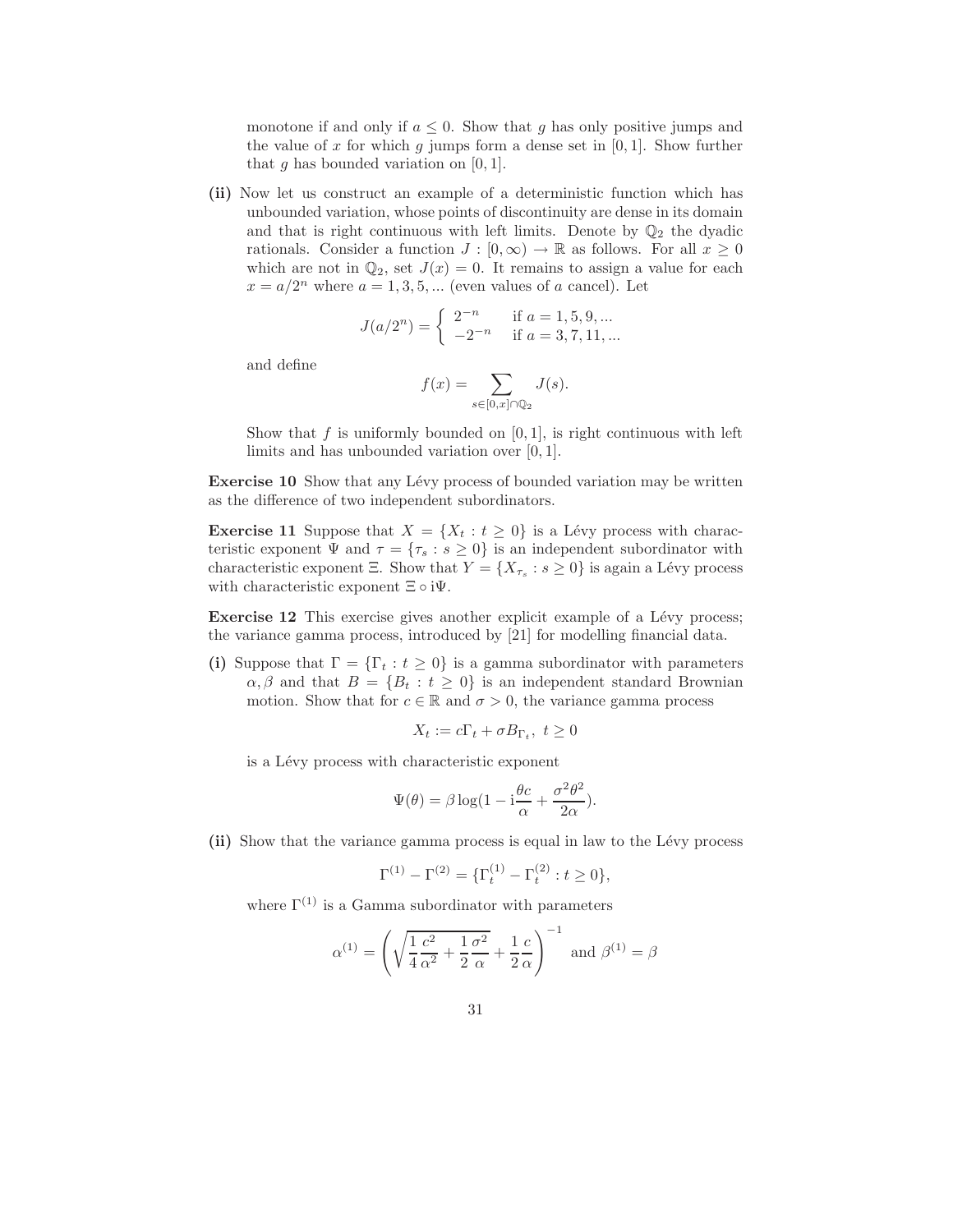and  $\Gamma^{(2)}$  is a Gamma subordinator, independent of  $\Gamma^{(1)}$ , with parameters

$$
\alpha^{(2)} = \left(\sqrt{\frac{1}{4}\frac{c^2}{\alpha^2} + \frac{1}{2}\frac{\sigma^2}{\alpha}} - \frac{1}{2}\frac{c}{\alpha}\right)^{-1} \text{ and } \beta^{(2)} = \beta.
$$

**Exercise 13** Suppose that d is an integer greater than one. Choose  $\mathbf{a} \in \mathbb{R}^d$ and let  $\Pi$  be a measure concentrated on  $\mathbb{R}^d \setminus \{0\}$  satisfying

$$
\int_{\mathbb{R}^d} (1\wedge |{\bf x}|^2) \Pi(\mathrm{d} {\bf x})
$$

where  $|\cdot|$  is the standard Euclidian norm. Show that it is possible to construct a d-dimensional process  $\mathbf{X} = \{ \mathbf{X}_t : t \geq 0 \}$  on a probability space  $(\Omega, \mathcal{F}, \mathbb{P})$  having the following properties.

- (i) The paths of  $X$  are right continuous with left limits  $\mathbb{P}\text{-almost surely in the}$ sense that for each  $t \geq 0$ ,  $\mathbb{P}(\lim_{s \downarrow t} \mathbf{X}_s = \mathbf{X}_t) = 1$  and  $\mathbb{P}(\lim_{s \uparrow t} \mathbf{X}_s$  exists) = 1.
- (ii)  $\mathbb{P}(\mathbf{X}_0 = \mathbf{0}) = 1$ , the zero vector in  $\mathbb{R}^d$ .
- (iii) For  $0 \le s \le t$ ,  $\mathbf{X}_t \mathbf{X}_s$  is independent of  $\sigma(\mathbf{X}_u : u \le s)$ .
- (iv) For  $0 \leq s \leq t$ ,  $\mathbf{X}_t \mathbf{X}_s$  is equal in distribution to  $\mathbf{X}_{t-s}$ .
- (v) For any  $t \geq 0$  and  $\theta \in \mathbb{R}^d$ ,

$$
\mathbb{E}(\mathrm{e}^{\mathrm{i}\theta\cdot\mathbf{X}_t}) = \mathrm{e}^{-\Psi(\theta)t}
$$

and

$$
\Psi(\theta) = i\mathbf{a} \cdot \theta + \frac{1}{2}\theta \cdot \mathbf{A}\theta + \int_{\mathbb{R}^d} (1 - e^{i\theta \cdot \mathbf{x}} + i(\theta \cdot \mathbf{x}) \mathbf{1}_{\left(|\mathbf{x}| < 1\right)} ) \Pi(\mathrm{d}\mathbf{x}), \quad \text{(E.2)}
$$

where for any two vectors **x** and **y** in  $\mathbb{R}^d$ , **x** · **y** is the usual inner product and **A** is a  $d \times d$  matrix whose eigenvalues are all non-negative.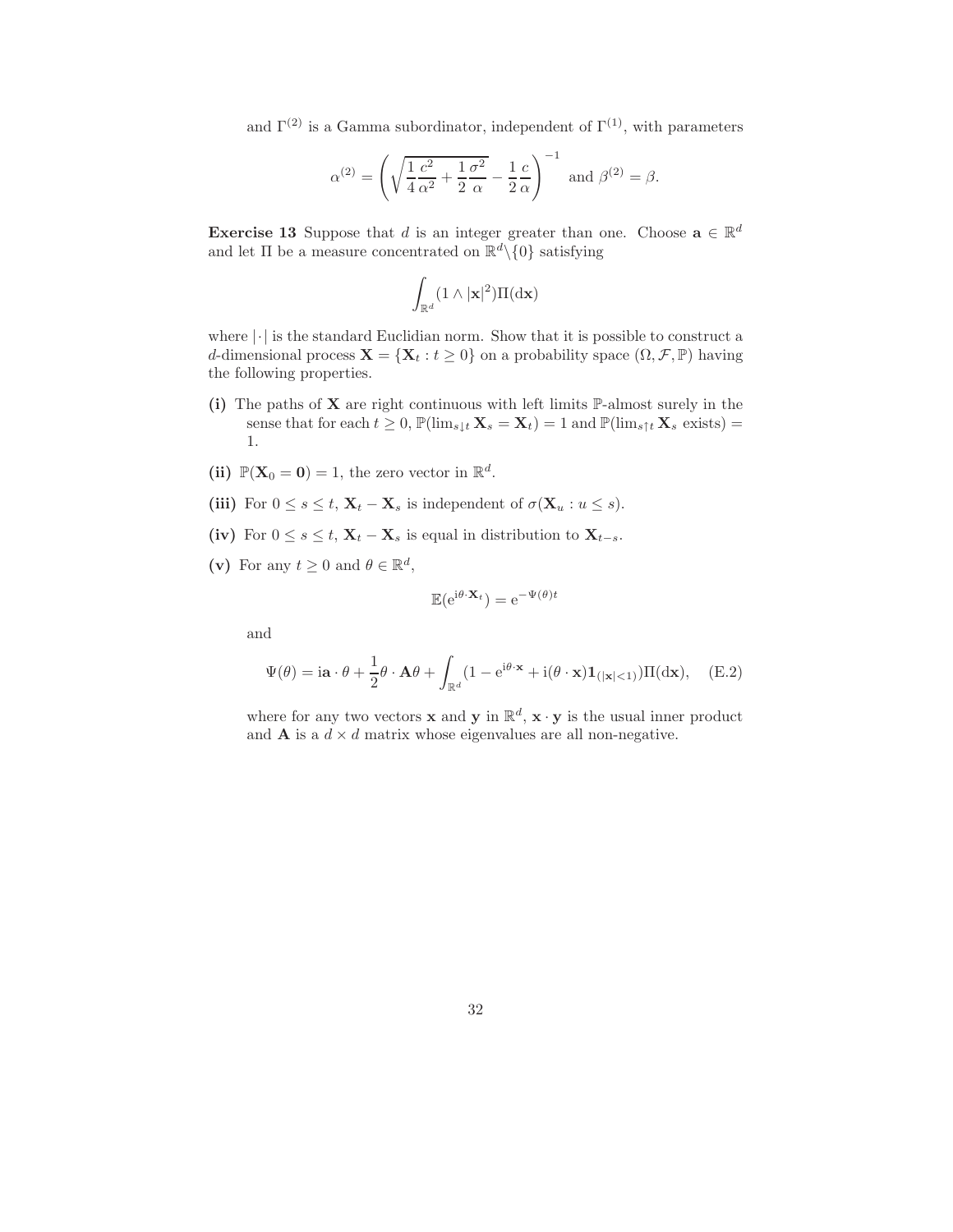# References

- [1] Boyarchenko, S.I and Levendorskii, S.Z. (2002a) Perpetual American options under Lévy processes. *SIAM J. Control Optim.* 40, 1663-1696.
- [2] Carr, P., Geman, H., Madan, D. and Yor, M. (2003) Stochastic volatility for L´evy processes. *Math. Finance* 13, 345–382.
- [3] Feller, W. (1971) *An Introduction to Probability Theory and its Applications. Vol II, 2nd edition*. Wiley, New York.
- [4] De Finetti, B. (1929) Sulle funzioni ad incremento aleatorio. *Rend. Acc. Naz. Lincei.* 10, 163–168.
- [5] Good, I.J. (1953) The population frequencies of species and the estimation of populations parameters. *Biometrika* 40, 273–260.
- [6] Grosswald, E. (1976) The student t-distribution of any degree of freedom is infinitely divisible. *Zeit. Wahrsch. Verw. Gebiete* 36, 103–109.
- [7] Halgreen, C. (1979) Self-decomposability of the generalized inverse Gaussian and hyperbolic distributions. *Zeit. Wahrsch. Verw. Gebiete* 47, 13–18.
- [8] Hougaard, P. (1986) Survival models for heterogeneous populations derived from stable distributions. *Biometrika* 73, 386–396.
- [9] Ismail, M.E.H. (1977) Bessel functions and the infinite divisibility of the Student t-distribution. *Ann. Probab.* 5, 582–585.
- [10] Ismail, M.E.H. and Kelker, D.H. (1979) Special functions, Stieltjes transforms and infinite divisibility. *SIAM J. Math. Anal.* 10, 884–901.
- [11] Itô, K. (1942) On stochastic processes. I. (Infinitely divisible laws of probability). *Jpn. J. Math.* 18, 261–301.
- [12] Itˆo, K. (2004) *Stochastic processes*. Springer, Berlin Heidelberg New York.
- [13] Johnson, N.L. and Kotz, S. (1970) *Distributions in Statistics. Continuous Univariate Distributions. Vol 1*. Wiley, New York.
- [14] Jørgensen, B. (1982) *Statistical Properties of the Generalized Inverse Gaussian Distribution*. Lecture Notes in Statistics vol. 9. Springer, Berlin Heidelberg New York.
- [15] Koponen, I. (1995) Analytic approach to the problem of convergence of truncated Lévy flights towards the Gaussian stochastic process. *Phys. Rev. E* 52, 1197–1199.
- [16] Lebedev, N.N. (1972) *Special Functions and Their Applications*. Dover Publications, Inc., New York.